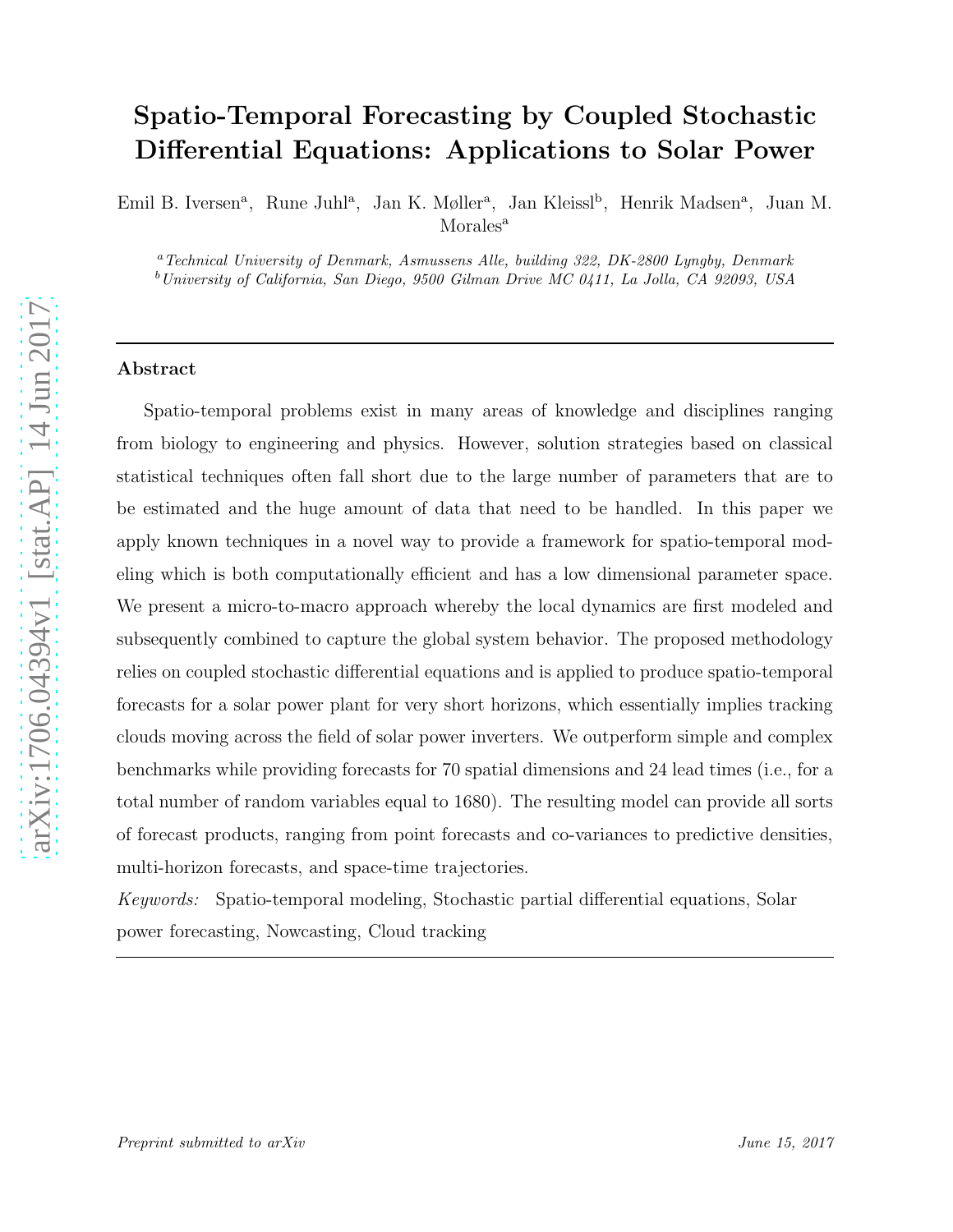# 1. Introduction

Recent years have seen a massive increase in the collection of data. The challenges related to the treatment of large datasets have, in turn, been the subject of intense research. Among these challenges are the development of predictive methods for spatio-temporal systems. In this article we are concerned with modeling the spatio-temporal behavior in order to better predict the aggregate system dynamics. The need for high dimensional predictions arises in many fields. In meteorology and hydrology such methods allow for precipitation nowcasting to predict flooding and to predict extreme wind speeds ([\[36\]](#page-23-0), [\[30\]](#page-22-0), [\[38\]](#page-23-1), [\[20\]](#page-21-0)). Applications in the field of biology have ranged from the spread of diseases to models for genomics ([\[35\]](#page-23-2), [\[29](#page-22-1)], [\[37\]](#page-23-3) [\[27](#page-22-2)], [\[6\]](#page-20-0)). In social sciences spatio-temporal models can be used to predict the behavior and response of individuals and groups ([\[16](#page-21-1)]). An abundance of further examples and references for spatio-temporal analyses can be found in [\[8\]](#page-20-1).

In general, there are two main modeling approaches to spatio-temporal problems: those driven by the underlying physics of the system (deterministic) and those driven by data (stochastic). Examples of physically driven systems are models for producing numerical weather predictions  $([33])$  $([33])$  $([33])$ , describing the dynamics of a boiler  $([3])$  $([3])$  $([3])$  and modeling mud flow down a slope ([\[11\]](#page-20-3)). These types of models have their roots in a set of physical laws or local behavior such as the conservation of momentum or mass and energy balances. Examples of data-driven models include modeling space-time scenarios of wind power generation ([\[32](#page-22-4)]), mapping of disease rates ([\[37](#page-23-3)]) and modeling of sea surface temperature ([\[17](#page-21-2)]). These approaches share the emphasis on the aggregate system behavior as opposed to its local dynamics and tackle the modeling task by placing the focus on probability distributions, correlations and inter-dependences.

This article adds to the literature on spatio-temporal modeling by providing a datadriven approach to capture the local dynamics of a larger system. Specifically, we initially propose a model for the local dynamics using coupled stochastic differential equations. This model is, in turn, generalized to govern all local behavior, thus yielding a global model. Furthermore, this global model can be interpreted as a discretization of a more general model in space and time given by a system of partial stochastic differential equations.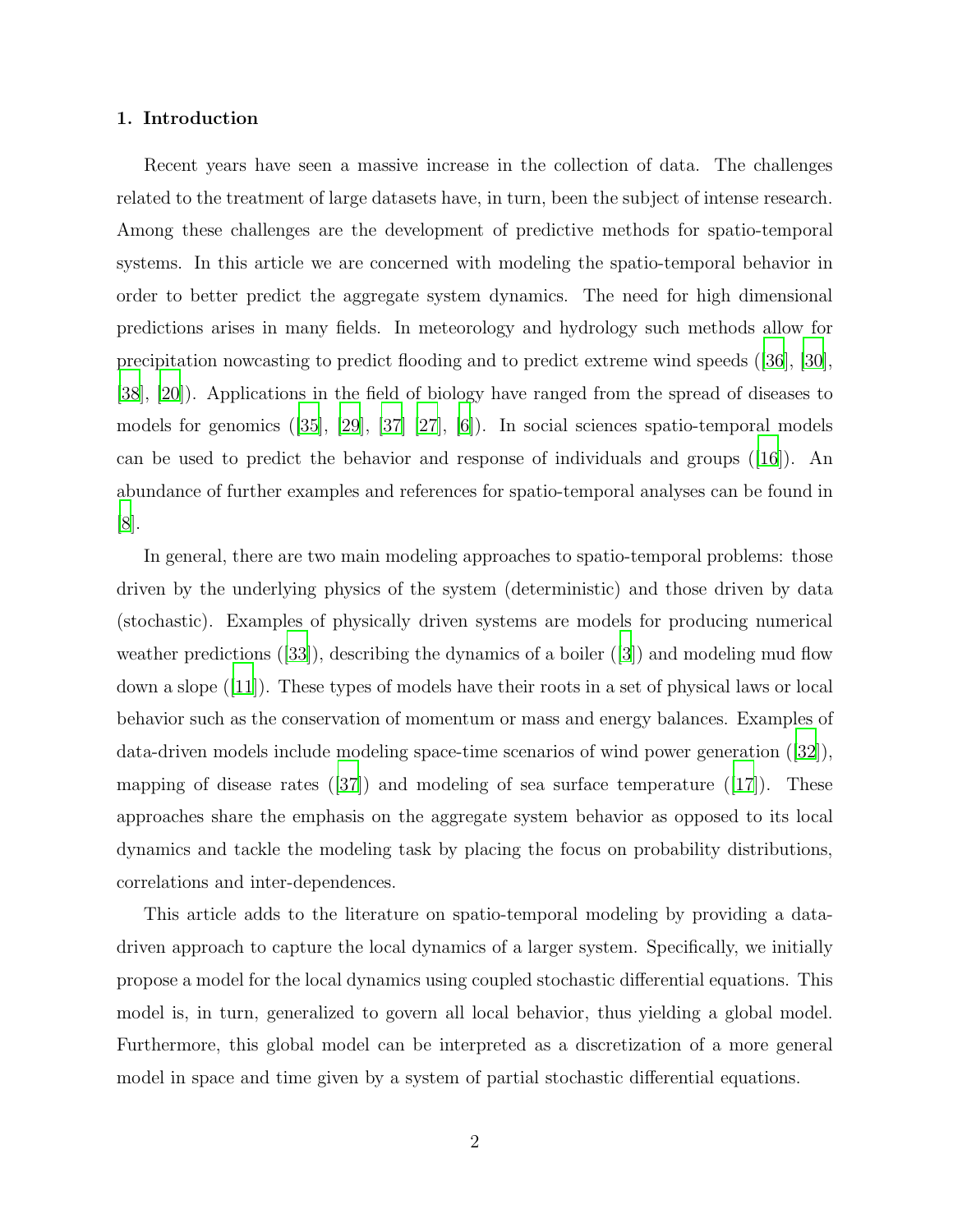## 1.1. A Motivating Example

The practical application that motivates our methodology is that of forecasting the power generated by a solar power plant. Our claim is that, by understanding and capturing the specific spatio-temporal dynamics of the solar field, we will be able to improve our power predictions. The power output of a solar plant exhibits dynamics on several different time scales: from cycles spanning a year governed by the sun height and climate, to dynamics in the range of weeks and days governed by weather fronts, to hourly dynamics governed by local weather phenomena and different sun height during the day, to the very short horizon of minutes and seconds as a result of the movement of individual clouds. In this example we are motivated by nowcasting (forecasting in the range from seconds to minutes) the power output of a solar plant by tracking the movement of individual clouds across the solar field.

Our data pertain to the Copper Mountain Solar 1 Facility with a rated capacity of 58 MW, and part of the Copper Mountain Solar Facility with at total rated capacity of 150 MW. Our measurements stem from 96 photovoltaic inverters, each with measurements taken every second. We limit the study to the rectangular grid of 5 by 14 inverters shown in red in Figure [1.](#page-3-0) This specific cutout data is also used in the paper by [\[18\]](#page-21-3).

Good forecasts for power production are extremely important for secure, reliable, and efficient operation of the electrical grid [\[25](#page-22-5), [23\]](#page-21-4). Forecasting the power output dynamics on very short horizons has proven essential for an efficient integration of solar power. On partly cloudy days the power output of a solar plant can drop from nominal capacity to between 20- 25% of nominal capacity within just a minute as a cloud passes overhead. With a nominal capacity of 150 MW, a drop of 75% results in a power output decrease of 112.5 MW, which may severely challenge grid stability. Very short-term forecasts may help mitigate the detrimental effects of this power drop by either installing storage devices or by providing an early warning for grid operators. Spatio-temporal forecasts of solar irradiance have been an output of physical models such as numerical weather prediction models for decades ([\[33](#page-22-3)]). However, besides being deterministic in nature, numerical weather prediction models do not provide enough resolution in space or time to track clouds. Spatio-temporal models for solar power production have just recently received attention: [\[39\]](#page-23-4) formulate an auto-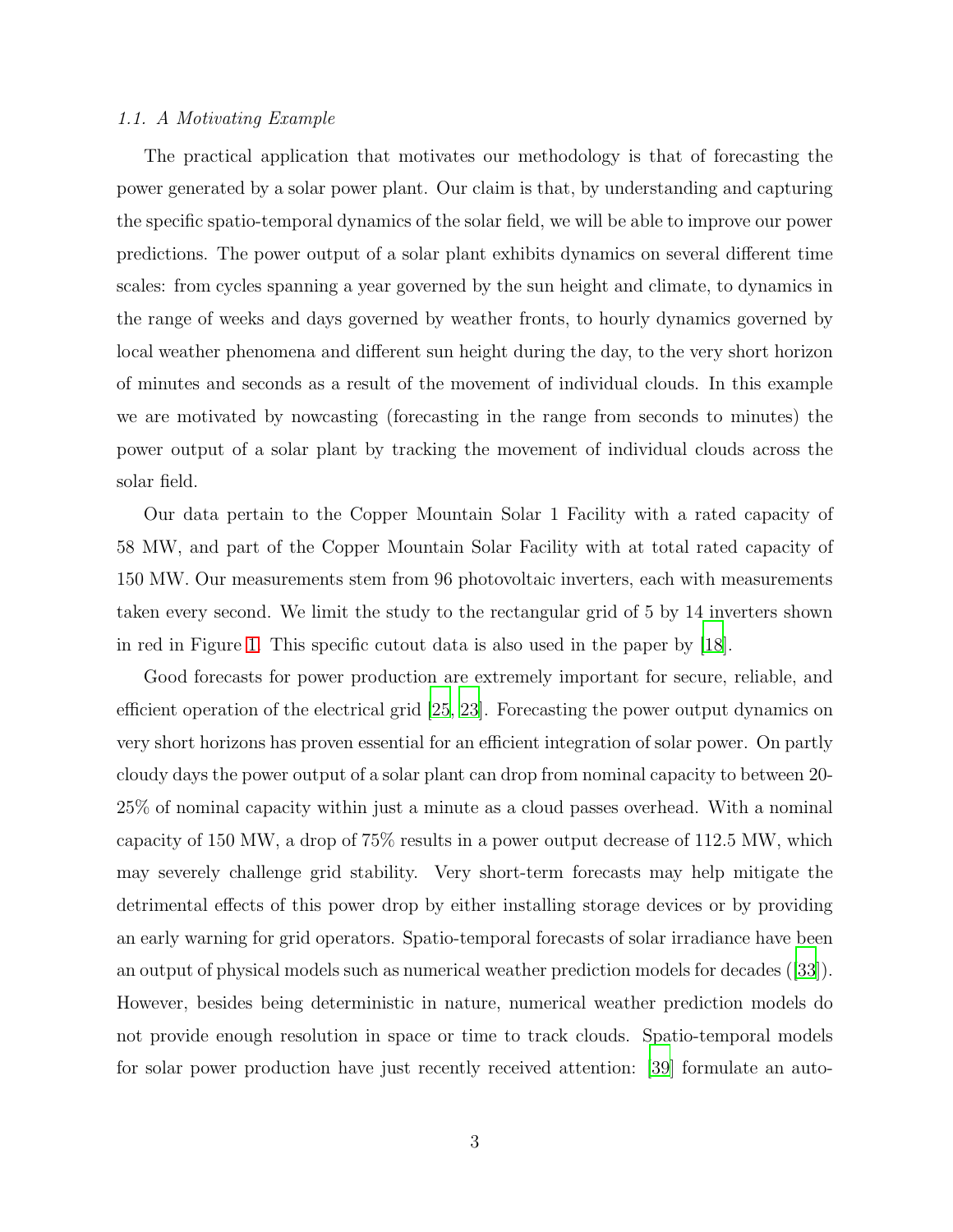

Figure 1: An aerial photo of the Copper Mountain Solar Facility. The small red rectangle indicates the size of a single inverter, which is 125m by 125m. The large red rectangle indicates the 5 by 14 inverters for which we provide forecasts of the power production.

<span id="page-3-0"></span>regressive time-series model for capturing the correlation in the solar power output across a small area. In [\[40\]](#page-23-5) space-time kriging and a vector auto-regressive model are employed to describe the spatio-temporal solar power production. [\[18](#page-21-3)] outperform a persistence model for short horizons by means of a cloud speed persistence model that propagates the solar power production across the spatial grid in the direction of the cloud speed.

Using stochastic differential equations to model physical systems with a large random component is not new. However, the coupling and modeling methodology presented here is a novel combination and it constitutes a step forward for spatio-temporal modeling in terms of computational efficiency, a low-dimension parameter space, predictions for multiple horizons and characterization of the spatio-temporal interdependence. Furthermore, for the specific case of solar power forecasting, the proposed modeling approach allows for a particularly elegant interpretation of the global system dynamics. The rest of the paper is structured as follows: Section [2](#page-4-0) introduces the proposed stochastic differential equation framework. Section [3](#page-6-0) describes the approach for using this framework to develop spatio-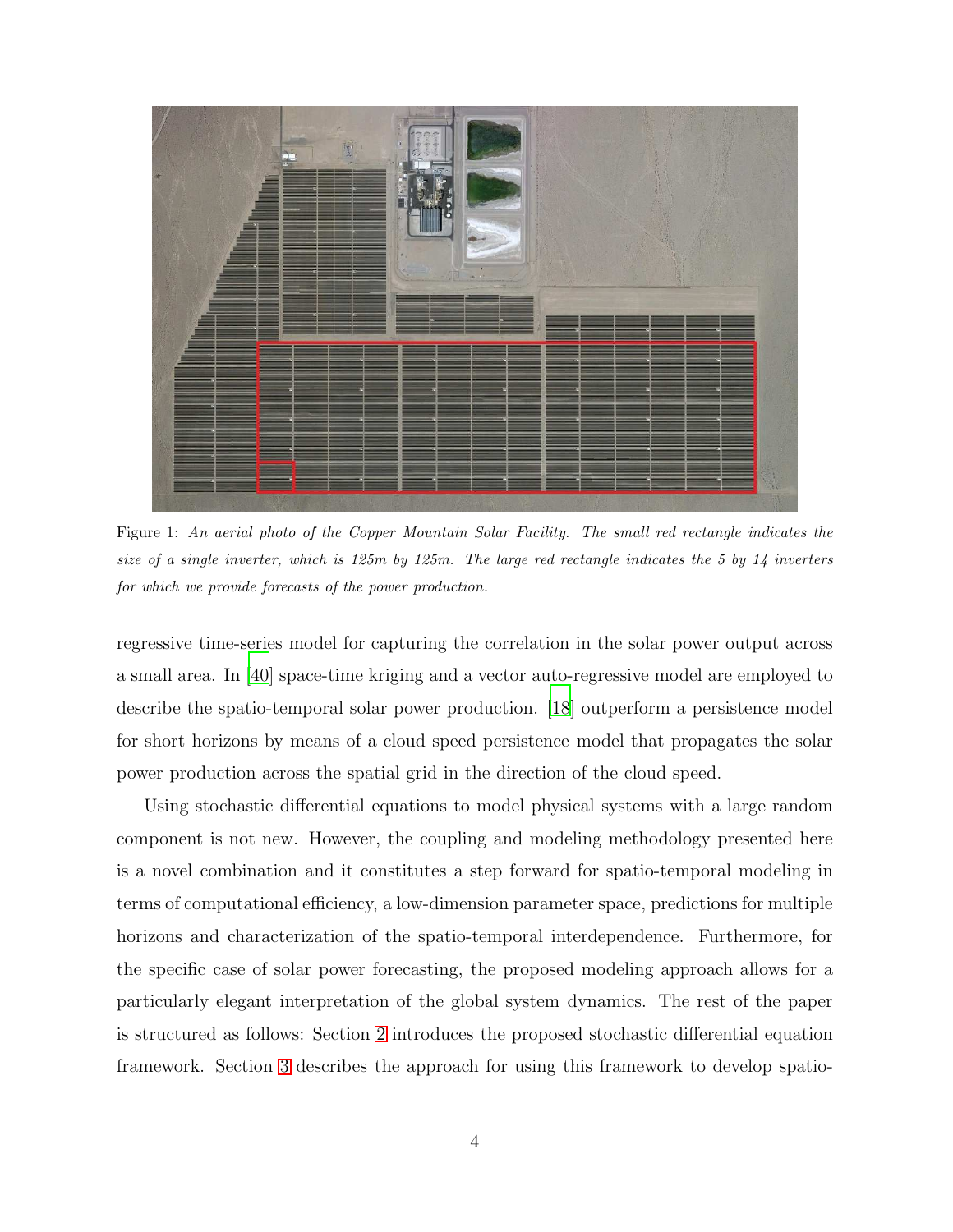temporal models in general and for the specific application to solar power forecasting. In Section [4](#page-9-0) we obtain a generalized interpretation of the proposed model. Section [5](#page-10-0) details the parameter estimation procedure. We then evaluate the performance of the obtained spatio-temporal model on a real-world example in Section [6.](#page-12-0) Lastly, Section [7](#page-18-0) concludes the paper.

## <span id="page-4-0"></span>2. Stochastic Differential Equations

Stochastic differential equations (SDEs) are an extension of ordinary differential equations (ODEs) obtained by including one or more stochastic terms. The solution to a SDE is a stochastic process describing the evolution of a random variable over time. SDEs have been used to describe a variety of phenomena governed by a large random component and are especially prominent in finance ([\[4\]](#page-20-4), [\[19](#page-21-5)]) and physics ([\[34\]](#page-22-6), [\[1\]](#page-19-0)). We give here a very short introduction to SDEs and refer the interested reader to [\[24](#page-22-7)] for a complete and thorough treatment of the subject.

Suppose that we have a continuous time process  $U_t \in \mathcal{U} \subset \mathbb{R}^n$ . From ordinary differential equations the evolution in time of the state variable,  $U_t$ , is defined by the deterministic system equation:

$$
\frac{dU_t}{dt} = f(U_t, t),\tag{1}
$$

where  $t \in \mathbb{R}$  and  $f(\cdot) \in \mathbb{R}^n$ . For complex systems the dynamics may be too intricate to be captured fully by  $f(\cdot)$  or there may be random perturbations of inputs that are not specified by the model. This suggests the introduction of a random component in the state evolution to capture such perturbations or model deficiencies. By introducing a random component in the dynamics of the state process, as carried out in  $[24]$ , we obtain the following state process:

<span id="page-4-1"></span>
$$
\frac{dU_t}{dt} = f(U_t, t) + g(U_t, t)W_t,
$$
\n(2)

where  $W_t \in \mathbb{R}^m$  is an m-dimensional standard Wiener process and  $g(\cdot) \in \mathbb{R}^{n \times m}$  is a matrix function. Multiply by dt on both sides of  $(2)$  to obtain the standard SDE formulation:

<span id="page-4-2"></span>
$$
dU_t = f(U_t, t)dt + g(U_t, t)dW_t.
$$
\n(3)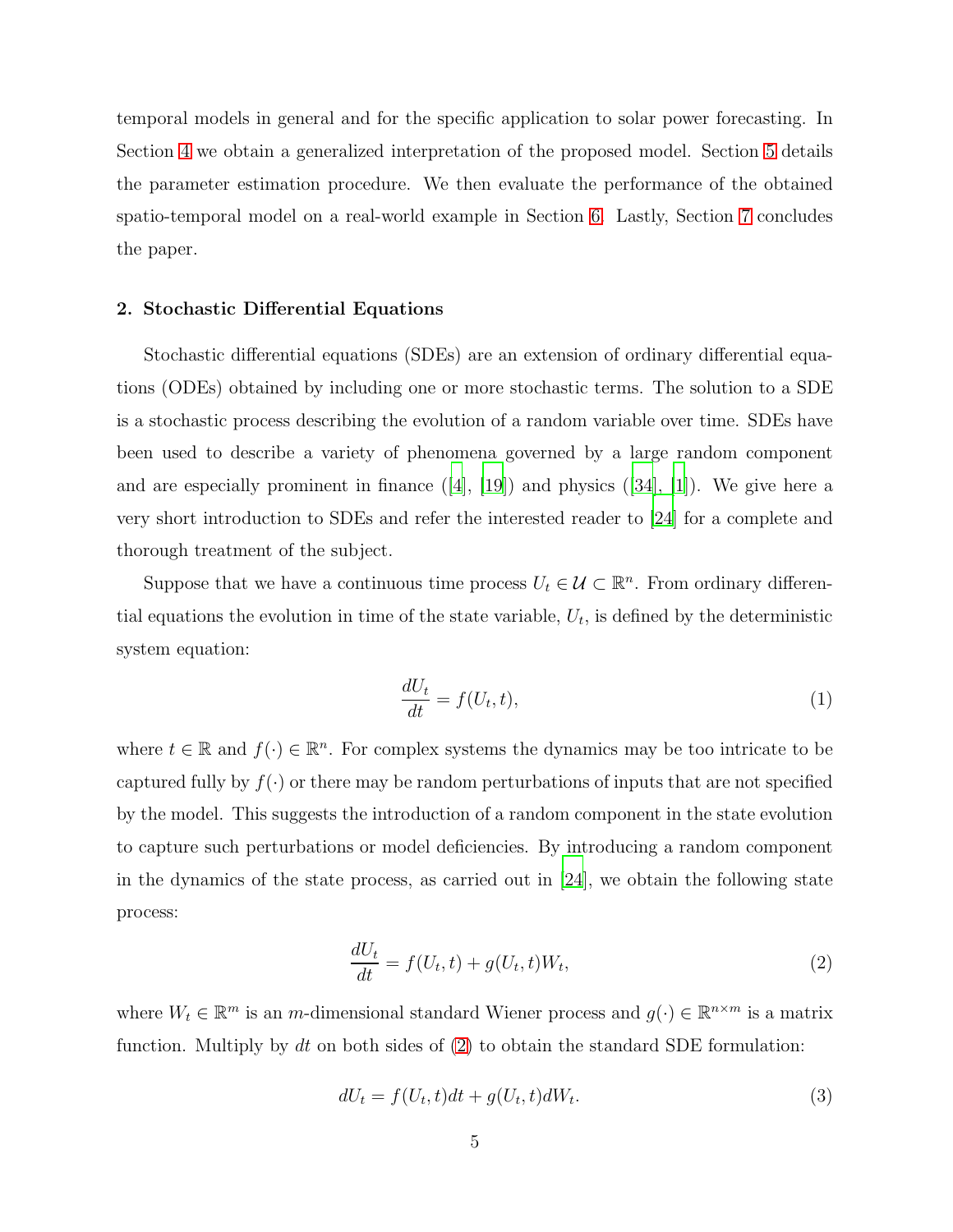This standard formulation for SDEs is not well defined, as the derivative of  $W_t$ ,  $\frac{dW_t}{dt}$ , does not exist. Instead, equation [\(3\)](#page-4-2) should be interpreted as an informal way of writing the integral equation:

<span id="page-5-0"></span>
$$
U_t = U_0 + \int_0^t f(U_t, t)dt + \int_0^t g(U_t, t)dW_s.
$$
 (4)

In equation [\(4\)](#page-5-0) the behavior of the stochastic process  $U_t$  is expressed as the sum of an initial stochastic variable, a Lebesgue integral and an Itō integral, respectively.

In general, it is only feasible to observe a continuous time process in discrete time. To this end, we observe the process  $U_t$  at discrete times through an observation equation. Let  $Y_k \in \mathcal{Y} \subset \mathbb{R}^l$  denote the observation at the discrete time  $t_k$ . We define the observation equation as:

$$
Y_k = h\left(U_{t_k}, t_k, e_k\right),\tag{5}
$$

where the introduction of  $t_k$  allows for some external input,  $e_k \in \mathbb{R}^l$  is the observation error and the function  $h(\cdot) \in \mathbb{R}^l$  links the process state to the observation.

The solution to a deterministic ordinary differential equation is a point for each future time t. In the SDE setting the solution is a stochastic process with a probability density for any state and for any future time t. For an Itō process defined as in [\(4\)](#page-5-0) with drift  $f(U_t, t)$ and  $g(U_t,t) = \sqrt{2D(U_t,t)}$ , the probability density function  $p(u,t)$  in state u at time t of the random variable  $U_t$  is given as the solution to the partial differential equation known as the Fokker-Planck equation ([\[4\]](#page-20-4)):

$$
\frac{\partial}{\partial t}p(u,t) = -\frac{\partial}{\partial u}\left[f(u,t)p(u,t)\right] + \frac{\partial^2}{\partial u^2}\left[D(u,t)p(u,t)\right].\tag{6}
$$

Thus, given a specific SDE formulation, the predictive density for any future time can be obtained by solving a partial differential equation. While analytic solutions only exist for particularly simple SDE formulations, a host of numerical solutions are available ([\[14\]](#page-21-6), [\[31](#page-22-8)]). While not solving the Fokker-Planck equation directly, another technique, the Monte Carlo approach, solves this problem implicitly by approximating the predictive density through simulation ([\[28](#page-22-9)]).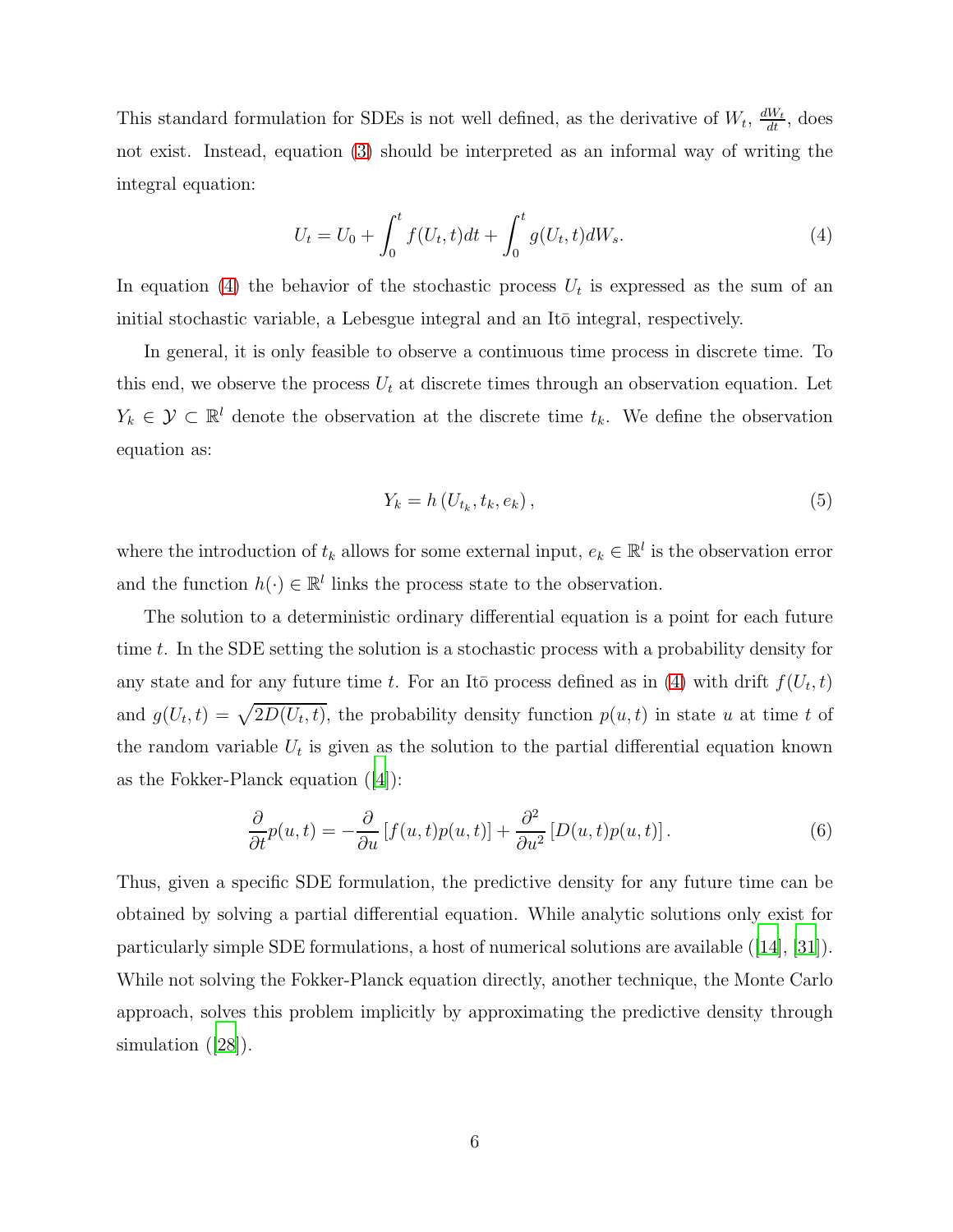## <span id="page-6-0"></span>3. A Spatio-Temporal Model by Coupled SDEs

Consider a stochastic process in space x and time t, and denote this process by  $U(x, t)$ . Suppose that there are  $I \times J$  locations at  $x_{i,j}$  where we want to model the process. First, let  $U(x, t)$  at location  $x_{i,j}$  be denoted by  $U(x_{i,j}, t) = U_{i,j,t}$ . Now suppose that we want to use a stochastic differential equation to represent the dynamics of each  $U_{i,j,t}$ . This gives us a model of the following form:

<span id="page-6-2"></span>
$$
dU_{i,j,t} = f(\mathbf{U}_t, t) dt + g(\mathbf{U}_t, t) dW_{i,j,t}
$$
\n(7)

$$
Y_{l,k} = h(\mathbf{U}_{t_k}, t_k) + \epsilon_{l,k}, \tag{8}
$$

where we let  $U_t$  be the vector containing all  $U_{i,j,t}$  for a specific t.

Next, we enforce that two locational processes have a direct interaction only if they are adjacent to each other. This stems from a physical interpretation of the system, whereby we allow only locations that are in direct contact to interact with each other. To this end, define  $U_{i,j,t}$  as the set of  $U_{i,j,t}$ 's that are in the nearest neighborhood of  $U_{i,j,t}$ , thus  **Furthermore, assume that for each**  $U<sub>i,j,t</sub>$  **we** allow  $g(\cdot)$  to depend only on  $U_{i,j,t}$  and t. This also follows from a physical interpretation of the system dynamics, whereby random perturbations at location  $x_{i,j}$  can only affect adjacent locations by first affecting  $U_{i,j,t}$ . This leads to the following model formulation:

<span id="page-6-1"></span>
$$
dU_{i,j,t} = f(\mathbf{U}_{i,j,t}, t) dt + g(U_{i,j,t}, t) dW_{i,j,t}
$$
\n(9)

$$
Y_{l,k} = h(\mathbf{U}_{t_k}, t_k) + \epsilon_{l,k}.\tag{10}
$$

Since the model is formulated in continuous time, by appealing to the physical nature of the system, one should expect there to be no interaction between locations that are not adjacent to each other. The model formulation is illustrated in Figure [2.](#page-7-0) Here we have depicted the different locations by dots and interactions with lines connecting two dots. Specifically we have highlighted in red all interactions that concern location  $U_{i,j,t}$ . This specific formulation is defined for 2-dimensions but can be easily generalized to higher dimensions.

#### <span id="page-6-3"></span>3.1. Application to Solar Power Forecasting

Based on the model formulation outlined in this section, we propose a model for predicting the power output of a photovoltaic solar power facility. The model exploits the power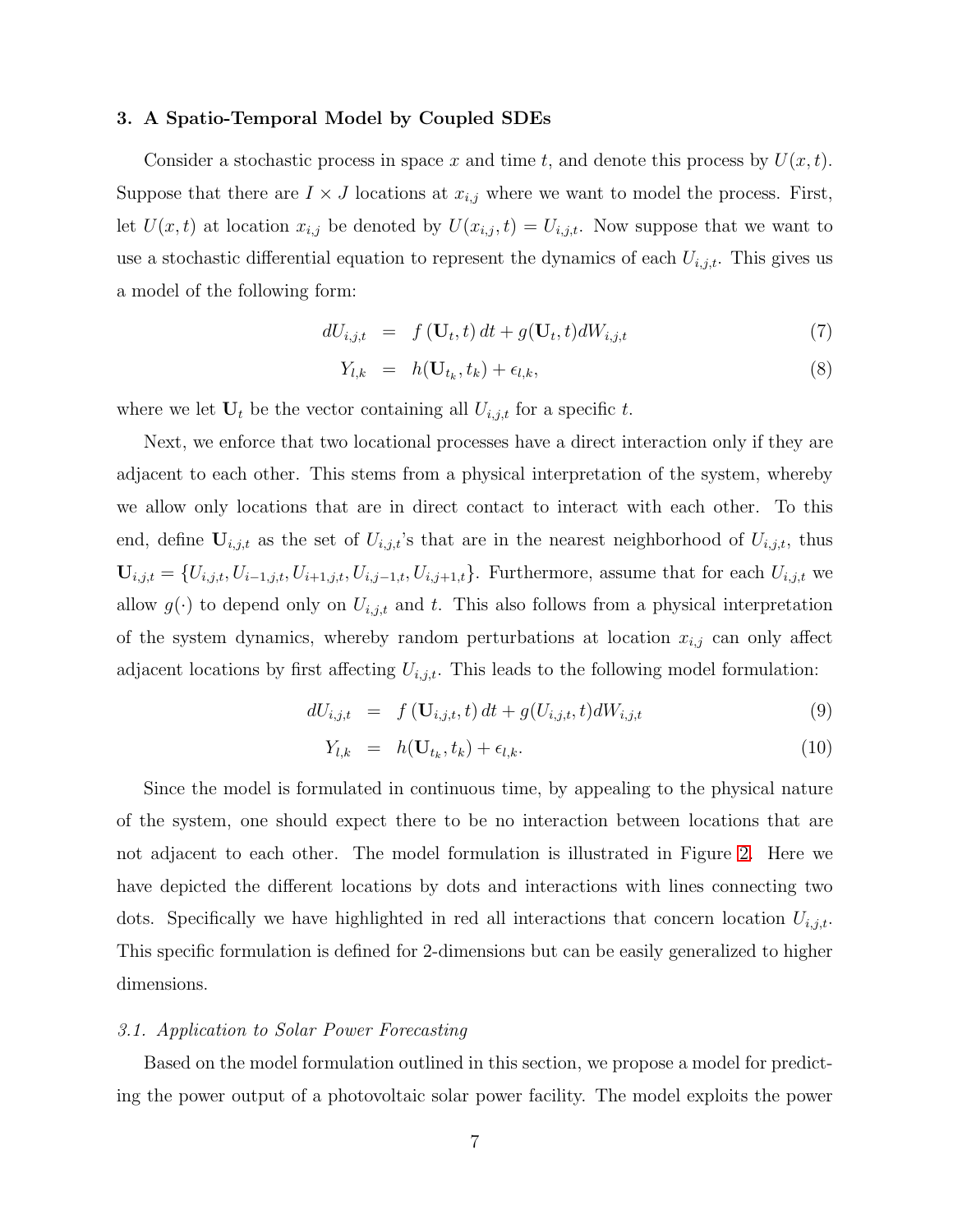

<span id="page-7-0"></span>Figure 2: A stencil showing the relationship between  $U(x,t)$  at different locations, with black lines indicating a direct relationship. The red dashed lines show the interactions for  $U_{i,j,t}$ 

output of the up-wind solar inverters to predict the future power output of the down-wind solar inverters.

The data available pertains to the Sempra US Gas & Power Copper Mountain Solar Facility outside Boulder City, Nevada, USA. The power output of the solar power inverters is normalized both with respect to the sun height and with respect to the solar panel tilt and we henceforth refer to the normalized power as power. We let the change in power output of inverter  $[i, j]$  at location  $x_{i,j}$  at time t be modeled by the stochastic variable  $U_{i,j,t}$ . We order the inverters such that inverter  $U_{i+1,j,t}$  is the one directly to the east of inverter  $U_{i,j,t}$ . Also, we name the inverters such that  $U_{i,j+1,t}$  is the inverter directly north of  $U_{i,j,t}$ (see Figure [2\)](#page-7-0).

We have cloud speed measurements at our disposal, provided by the approach given in [\[5](#page-20-5)]. The cloud speed is denoted by  $v_t$ . For modeling purposes, the cloud speed is decomposed into its four directional components, namely, North, East, South, and West, denoted by  $n_t$ ,  $e_t$ ,  $s_t$ , and  $w_t$ , respectively. We employ four directional components instead of two, as we impose the condition that the directional component must be non-negative.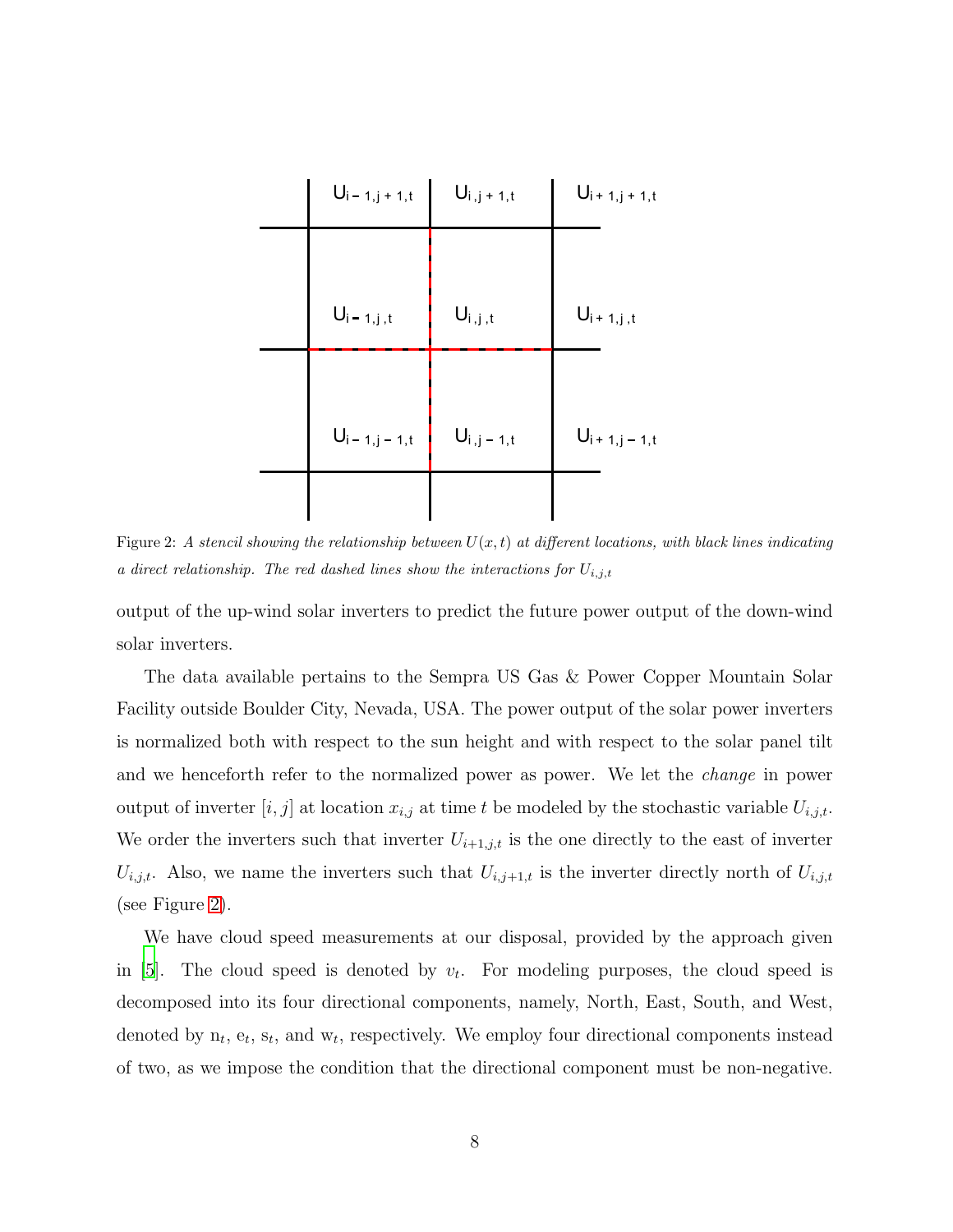Thus, a wind from South-East has positive South and East components, but zero North and West components. This way we end up with the model:

<span id="page-8-0"></span>
$$
dU_{i,j,t} = \theta|v_t| \left( n_t (U_{i,j+1,t} - U_{i,j,t}) \mathbb{1}_{\{j+1 \leq J\}} + e_t (U_{i+1,j,t} - U_{i,j,t}) \mathbb{1}_{\{i+1 \leq I\}} + s_t (U_{i,j-1,t} - U_{i,j,t}) \mathbb{1}_{\{j-1 \geq 1\}} + w_t (U_{i-1,j,t} - U_{i,j,t}) \mathbb{1}_{\{i-1 \geq 1\}} - \mu U_{i,j,t} (n_t \mathbb{1}_{\{j=J\}} + s_t \mathbb{1}_{\{j=1\}} + e_t \mathbb{1}_{\{i=I\}} + w_t \mathbb{1}_{\{i=1\}}) \right) dt + \sigma dW_{i,j,t}
$$
\n(11)

$$
dQ_{i,j,t} = U_{i,j,t}dt \tag{12}
$$

$$
Y_{i,j,k} = Q_{i,j,t_k} + \epsilon_{i,j,k}.\tag{13}
$$

Here  $Y_{i,j,k}$  is the observed power produced from location  $x_{i,j}$  at time  $t_k$ .  $Q_{i,j,t}$  can thus be interpreted as the actual produced power at this location. This implies that  $U_{i,j,t}$  is the change in power production at location  $x_{i,j}$  at time t. Notice that the spatial dynamics are modeled by equation [\(12\)](#page-8-0) and that equations  $(12)$ –[\(13\)](#page-8-0) correspond to the observation equation [\(10\)](#page-6-1). Thus, to express the SDE model  $(12)$ – $(13)$  in the form of  $(7)$ – $(8)$ , it suffices to write the  $h(\cdot)$  function as  $h_{i,j}(t_k) = \int_{t_{k-1}}^{t_k} U_{i,j,s} ds + \epsilon_{i,j,k}$ . Further we have that  $\epsilon_{i,j,k} \sim$  $\mathcal{N}(0, \sigma_{\epsilon}^2)$ . The parameters in the model are thus  $\theta, \mu, \sigma$  and  $\sigma_{\epsilon}$ , where  $\theta|v_t|$  governs the speed at which the value in adjacent cells tend towards each other. Parameter  $\mu$  governs how rapidly the change in power output of inverter  $\{i, j\}$ ,  $U_{i,j,t}$ , tends to zero, if  $U_{i,j,t}$  is an upwind cell.  $\sigma$  is the system noise and  $\sigma_{\epsilon}$  characterizes the observation noise. Symbol  $\mathbb{1}_{\{.\}}$  represents an indicator or heavyside function, that is equal to 1 if the stated condition is met, and 0 otherwise. The indicator functions are used to handle the boundaries of the solar field, such that the model only relates locations that are actually present in the model. This also applies to the dampening term, where we dampen cells on the leading edge towards the wind. Further, note that, in this particular case,  $Y_{l,k} = Y_{i,j,k}$ , where we let l go through all the feasible combinations of  $\{i, j\}$  to conform with the notation in equation  $(8)$  (that is, model  $(12)$ – $(13)$  assumes that we have power measurements for all locations or inverters).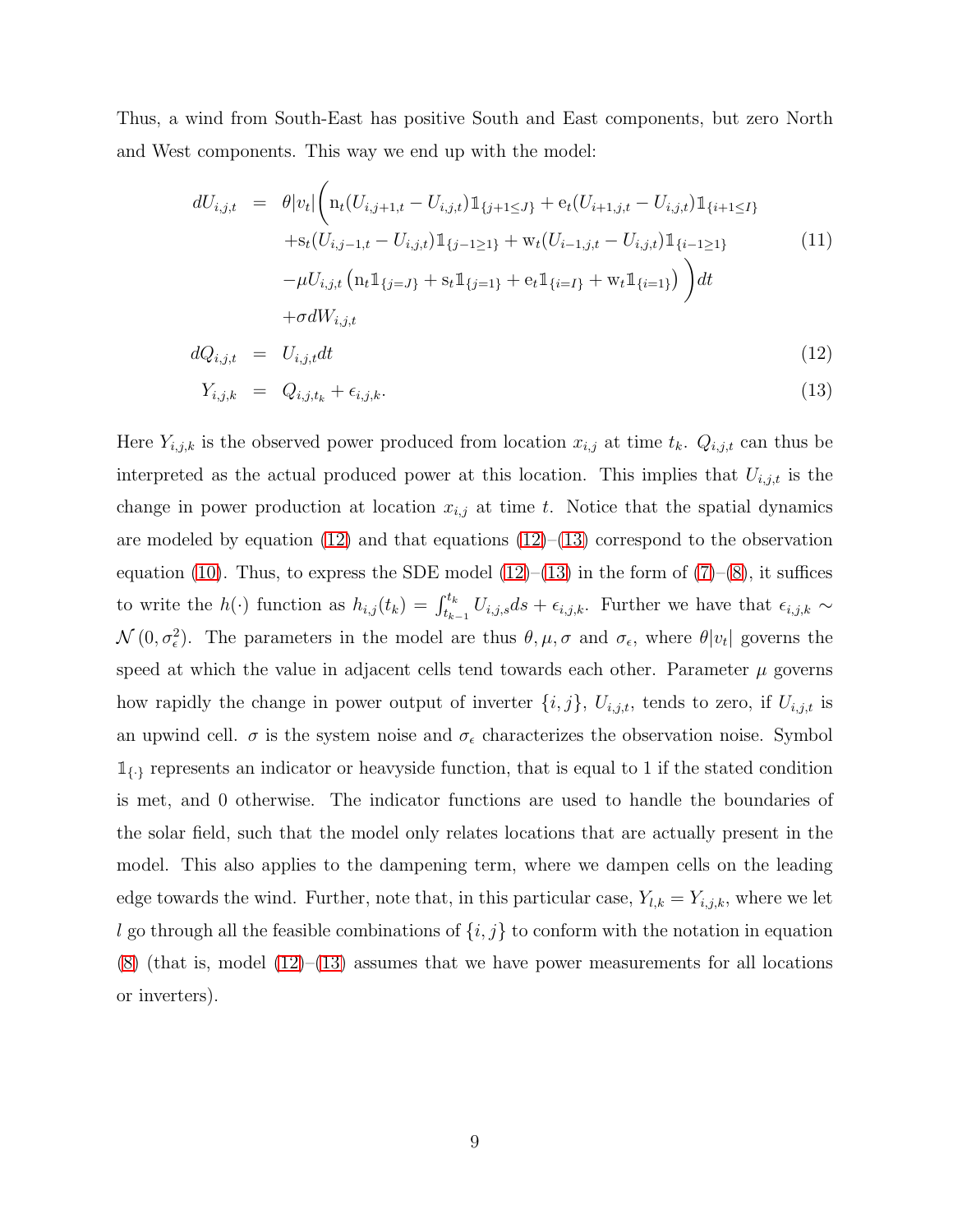## <span id="page-9-0"></span>4. Continuous Space Interpretation

Given the model formulation  $(12)$ – $(13)$  one might ask what would happen if the grid size approached zero. Notice that, since we have a fixed distance  $\Delta x$  between all adjacent grid points, we can normalize the model parameters by doing  $\theta = \tilde{\theta}/\Delta x$ ,  $\sigma = \tilde{\sigma}\Delta x$  and  $\mu = \tilde{\mu}\Delta x$ , with  $\Delta x = c$ , where c is some constant. Consequently, the SDE model [\(12\)](#page-8-0)–[\(13\)](#page-8-0) can be recast as:

<span id="page-9-2"></span>
$$
dU_{i,j,t} = \tilde{\theta}|v_t| \left( \ln_t \left( \frac{U_{i,j+1,t} - U_{i,j,t}}{\Delta x} \right) \mathbb{1}_{\{j+1 \leq J\}} + e_t \left( \frac{U_{i+1,j,t} - U_{i,j,t}}{\Delta x} \right) \mathbb{1}_{\{i+1 \leq I\}} + s_t \left( \frac{U_{i,j-1,t} - U_{i,j,t}}{\Delta x} \right) \mathbb{1}_{\{j-1 \geq 1\}} + w_t \left( \frac{U_{i-1,j,t} - U_{i,j,t}}{\Delta x} \right) \mathbb{1}_{\{i-1 \geq 1\}} \tag{14}
$$

$$
-\tilde{\mu}U_{i,j,t}\left(\mathbf{n}_t\mathbb{1}_{\{j=J\}} + \mathbf{s}_t\mathbb{1}_{\{j=1\}} + \mathbf{e}_t\mathbb{1}_{\{i=I\}} + \mathbf{w}_t\mathbb{1}_{\{i=1\}}\right)\bigg)dt\tag{15}
$$

$$
+ \tilde{\sigma} \Delta x dW_{i,j,t}
$$

$$
dQ_{i,j,t} = U_{i,j,t}dt \tag{16}
$$

$$
Y_{i,j,k} = Q_{i,j,t_k} + \epsilon_{i,j,k},\tag{17}
$$

Now notice that for the easterly direction

$$
\lim_{\Delta x \to 0} \frac{U_{i+1,j,t} - U_{i,j,t}}{\Delta x} = \left(\frac{\partial U(x,t)}{\partial x_1}\right)_{x_{i,j}}.\tag{18}
$$

Similarly, we can compute this quantity for the other directions.

Next, consider the integral:

$$
\int_{t}^{t+\Delta t} \Delta x dW_{i,j,t} \sim \mathcal{N}(0, \Delta x^{2} \Delta t) \qquad \forall \quad \Delta x, \Delta t \ge 0.
$$
 (19)

This is exactly equal to the definition of a Brownian motion in 2D space and time.

Hence it becomes evident that, when we look at the set of coupled stochastic differential equations given by [\(12\)](#page-8-0) away from the boundaries, this set can be interpreted as a finite difference discretization of the following stochastic partial differential equation (SPDE):

<span id="page-9-1"></span>
$$
dU(x,t) = \bar{v}\theta\nabla U(x,t)dt + \sigma dW(x,t), \qquad (20)
$$

where  $W(x, t)$  is a Brownian motion in space and time,  $\overline{v}$  is the cloud speed vector, and  $\nabla$  is the partial derivative operator. Other SPDE models have originated following an analogous micro-to-macro approach ([\[2\]](#page-20-6), [\[10](#page-20-7)]).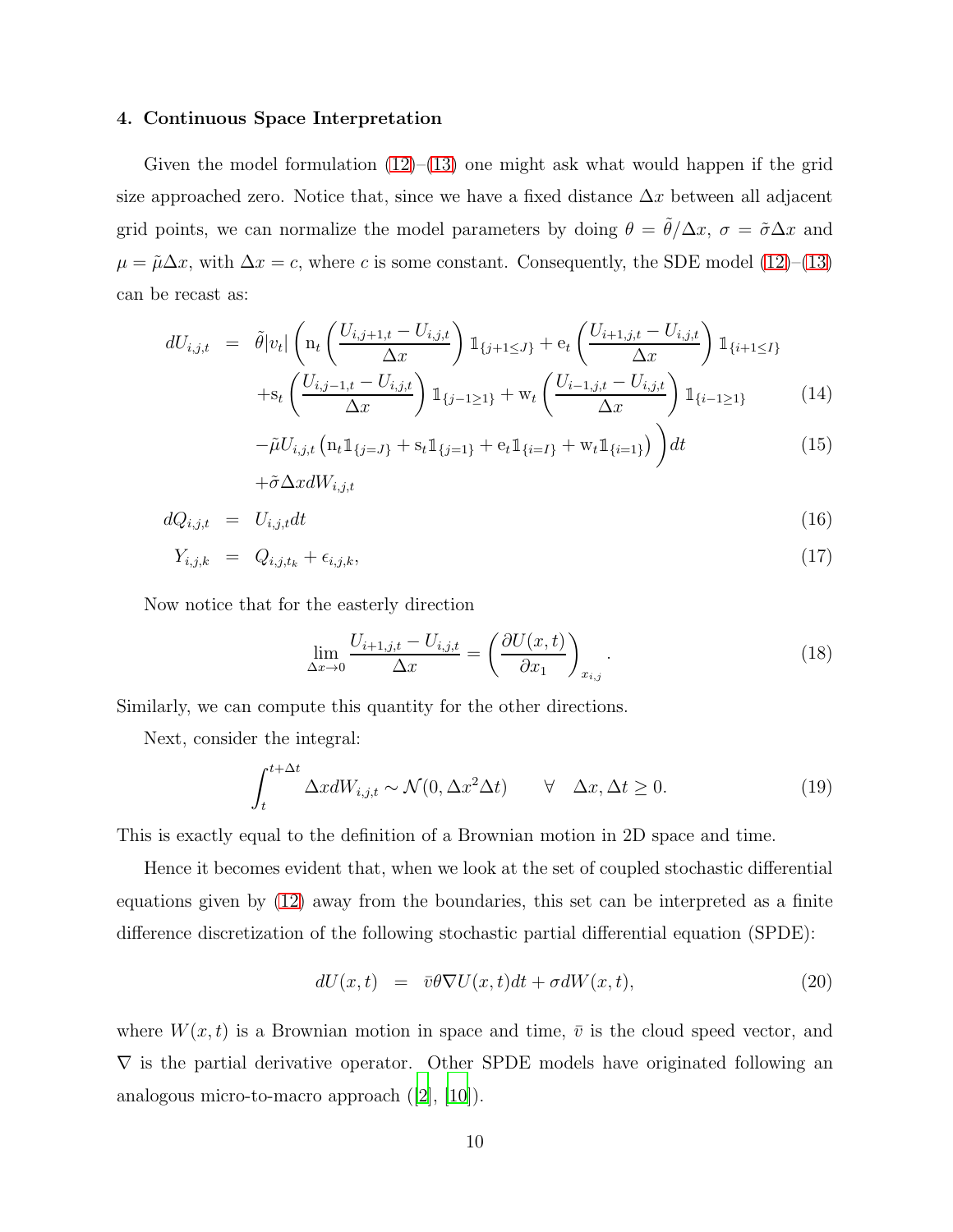Some intuition about the SPDE [\(20\)](#page-9-1) can be gained by looking at its deterministic part, namely:

$$
dU(x,t) = \bar{v}\theta \nabla U(x,t)dt, \qquad (21)
$$

<span id="page-10-0"></span>which is a uni-direction wave equation, where the direction is determined by the cloud speed vector.

## 5. Fitting Procedure

The estimation of parameters is carried out using the statistical software R ([\[26\]](#page-22-10)) and in particular the package CTSM-R (Continuous Time Stochastic Modeling for R) ([\[15](#page-21-7)]). The method is based on the Kalman filter for obtaining the likelihood. We provide a brief overview of the approach implemented and refer the reader to [\[15](#page-21-7)] for more details on the approach.

The discretized SPDE [\(14\)](#page-9-2)-[\(17\)](#page-9-2) is linear in the states  $U_{i,j}$  and thus can be formulated as a linear SDE with linear observations

<span id="page-10-1"></span>
$$
dU_{i,j,t} = \mathbf{A}(\theta, t)\mathbf{U}_t dt + \Sigma(\theta) dW_{i,j,t}
$$
\n(22)

$$
Y_k = \mathbf{C}(\theta) \mathbf{U}_{t_k} + \epsilon_k, \tag{23}
$$

where  $\mathbf{A}(\theta, t)$  is a time varying transition matrix,  $\Sigma(\theta)$  is the diffusion matrix,  $\mathbf{C}(\theta)$  determines how the states are observed and  $e_k \sim \mathcal{N}(0, \sigma^2)$ . The aim is to estimate the parameter vector  $\theta$  in the model defined by the linear equations [\(22\)](#page-10-1) - [\(23\)](#page-10-1). The likelihood depends only on the one-step ahead prediction probability densities of the observations. A linear model driven by Gaussian diffusion results in a Gaussian process which is fully described by the mean and variance of the observations. We define them as

$$
\widehat{Y}_{k|k-1} = \mathbb{E}\left[Y_k|\mathcal{Y}_{k-1},\theta\right] \tag{24}
$$

$$
R_{k|k-1} = \mathbb{V}\left[Y_k|\mathcal{Y}_{k-1}, \theta\right],\tag{25}
$$

where  $\mathbb{E}[\cdot]$  and  $\mathbb{V}[\cdot]$  denote the expectation and variance, respectively, and  $\mathcal{Y}_{k-1} = \{Y_0, \ldots, Y_{k-1}\}.$ We can now define the innovation error as the difference between the observed and expected outcome:

$$
\epsilon_k = Y_k - \widehat{Y}_{k|k-1},\tag{26}
$$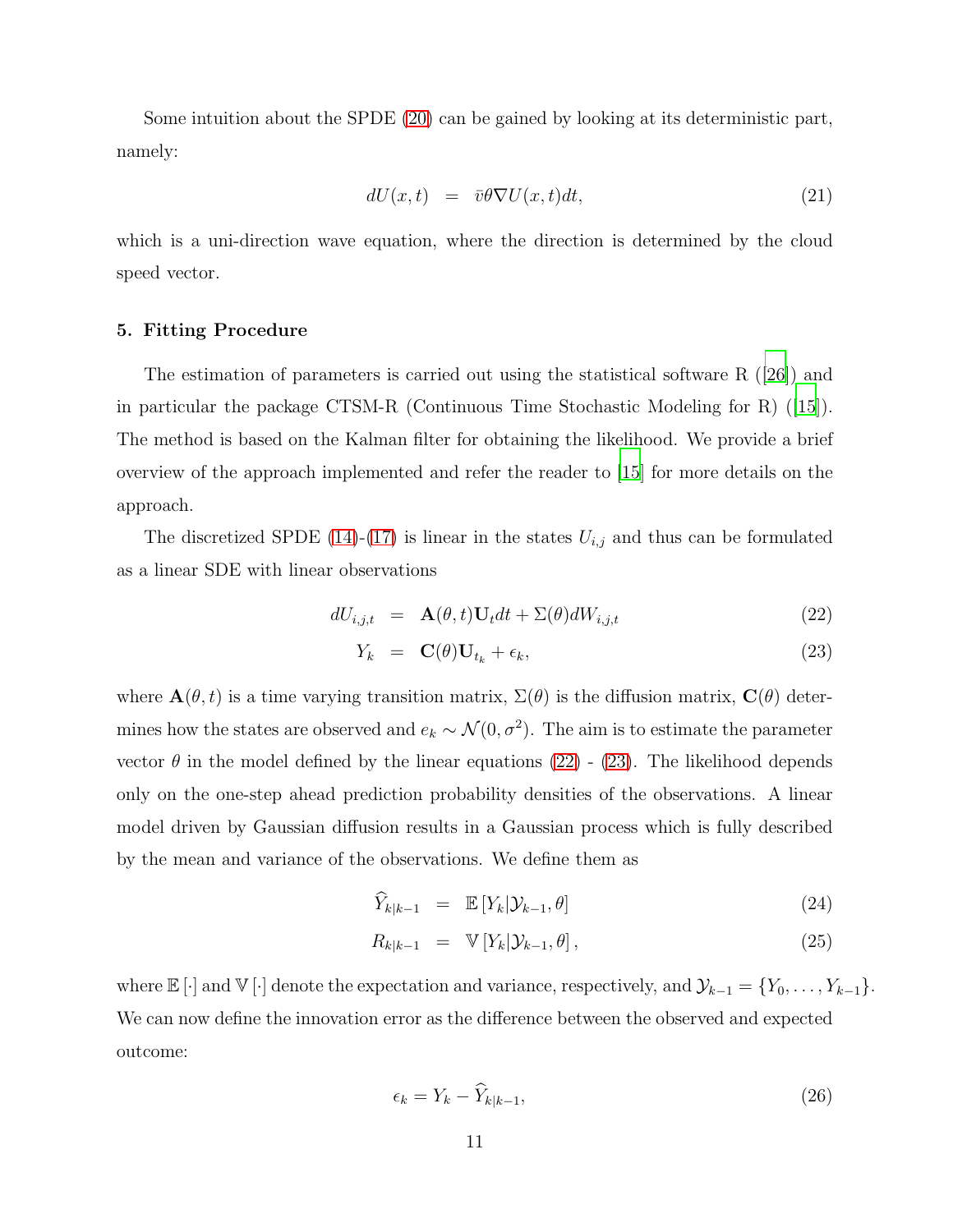which will be used to compute the likelihood. We require in equations  $(7)$  -  $(7)$  that  $g(U_t,t) = g(t)$  and  $h(U_{t_k}, t_k, e_k) = h(U_{t_k}, t_k) + e_k$ , where  $e_k \sim \mathcal{N}(0, \sigma^2)$ . However these requirements can be alleviated to a large extent through transformations of the state equations  $([12], [21])$  $([12], [21])$  $([12], [21])$  $([12], [21])$  $([12], [21])$  or transformations of the observations  $([7])$  $([7])$  $([7])$ . For a system satisfying these conditions, the likelihood is given by

$$
L(\theta; \mathcal{Y}_N) = \left( \prod_{k=1}^N \frac{\exp\left(-\frac{1}{2} \epsilon_k^{\top} R_{k|k-1}^{-1} \epsilon_k\right)}{\sqrt{\det\left(R_{k|k-1}\right)} \left(\sqrt{2\pi}\right)^l} \right) p(Y_0|\theta). \tag{27}
$$

Here l is the dimension of the sample space, thus the dimension of  $Y_k$ , N is the number of observations,  $(\cdot)^{\top}$  denotes the vector transpose and  $p(Y_0|\theta)$  is the likelihood of seeing observation  $Y_0$ .

We are tracking changes in the observed power output, but by far the majority of the data is without cloud activity. To reduce the computational load, we extract  $M = 12$ segments, each of 3 hours each with power measurements every 5 seconds to reduce the burden of the estimation process. The M sets are from separate days spread out such that we have a sample day from each month of the year. Thus, the data sets can be assumed independent. The likelihood of M independent sets of observations is

$$
L(\theta; \mathbf{Y}) = \prod_{i=1}^{M} \left( \prod_{k=1}^{N_i} \frac{\exp\left(-\frac{1}{2} \epsilon_k^{i \top} R_{k|k-1}^i^{-1} \epsilon_k^i\right)}{\sqrt{\det\left(R_{k|k-1}^i\right)} \left(\sqrt{2\pi}\right)^l} \right) p(Y_0^i|\theta), \tag{28}
$$

where  $\mathbf{Y} = \begin{bmatrix} \mathcal{Y}_{\Lambda}^1 \end{bmatrix}$  $\mathcal{Y}_{N_1}^1, \mathcal{Y}_N^2$  $\mathcal{Y}_{N_2}^2, \ldots, \mathcal{Y}_{N_M}^M$  is the combined set of observations and  $N_i$  is the number of observations in each data set. We consider the logarithm of the likelihood function conditional on  $Y_0 = [Y_0^1, Y_0^2, \ldots, Y_0^M]$ , both for computational considerations and in order to deal with the fact that there are no observations prior to  $Y_0$ . This results in:

<span id="page-11-0"></span>
$$
\log\left(L\left(\theta; \mathbf{Y}_{N} | Y_{0}\right)\right) = -\frac{1}{2} \sum_{i=1}^{M} \sum_{k=1}^{N_{i}} \left( \log(\det(R_{k|k-1}^{i})) + \epsilon_{k}^{i \top} R_{k|k-1}^{i - 1} \epsilon_{k}^{i} \right) - \log(2\pi) \frac{l \sum_{i=1}^{M} N_{i}}{2}.
$$
\n(29)

The parameter vector  $\theta$  enters the log-likelihood function [\(29\)](#page-11-0) through  $\epsilon_k^i$  and  $R_{k|k-1}^i$ . An estimate of the parameters in the model can now be obtained by maximizing [\(29\)](#page-11-0), i.e.,

<span id="page-11-1"></span>
$$
\hat{\theta} = \arg \max_{\theta \in \Theta} \left( \log \left( L \left( \theta; \mathbf{Y}_N | \mathbf{Y}_0 \right) \right) \right),\tag{30}
$$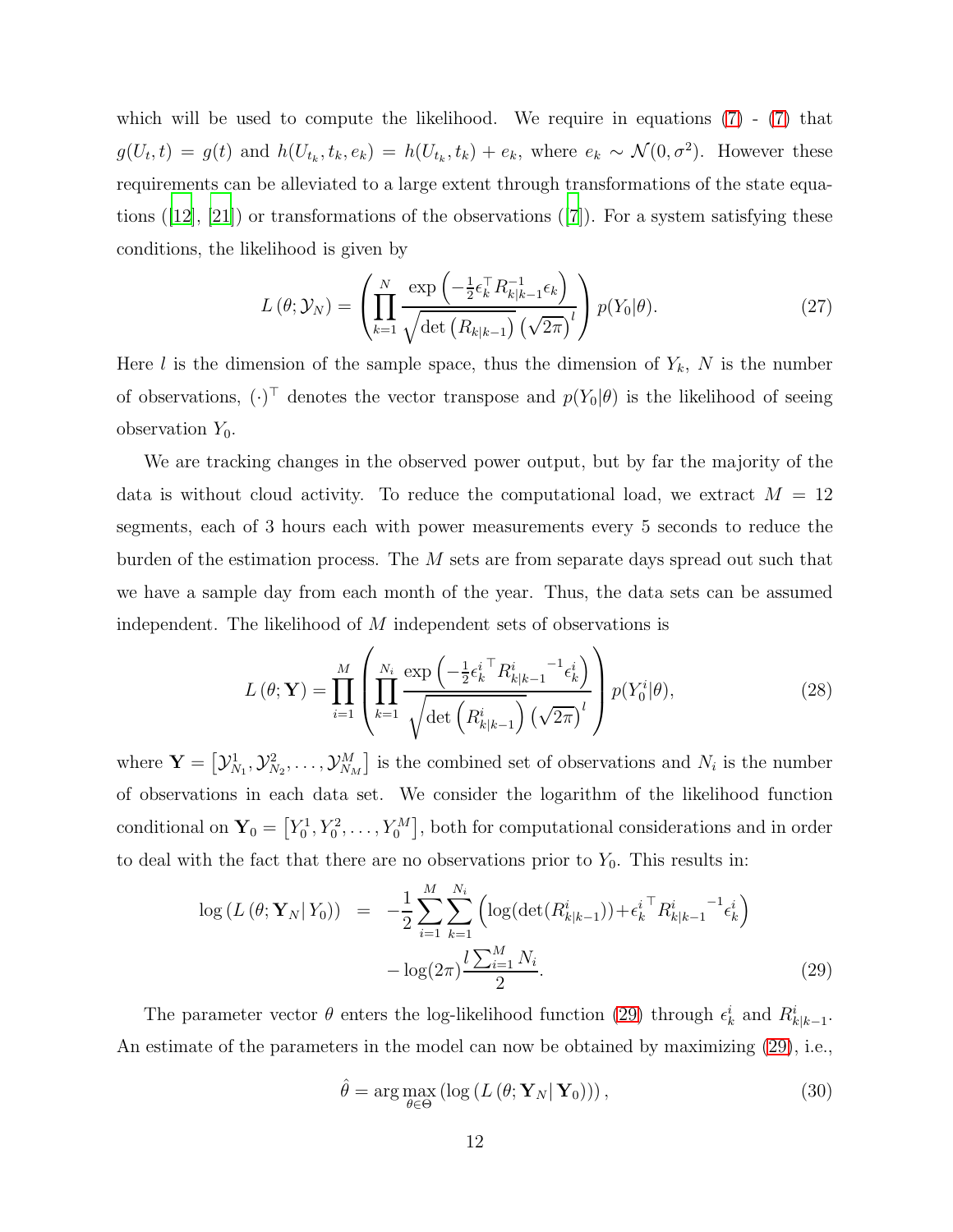where  $\Theta$  is the feasible parameter space. A thorough introduction to parameter estimation and filtering is found in [\[13\]](#page-20-10). We note that the likelihood function is optimized for the one-step-ahead residuals. To estimate SDE models using a multi-horizon approach, we refer the interested reader to [\[22\]](#page-21-9).

#### 5.1. Speeding up the estimation process

We use a large amount of data during the estimation procedure which naturally slows down the computation. Since the likelihood of the 12 independent sets of observations is simply the product of the likelihood of each of the sets, we can evaluate these likelihoods in parallel. Furthermore, the optimization problem [\(30\)](#page-11-1) is solved using a quasi Newton algorithm, where the gradient of the log likelihood [\(29\)](#page-11-0) is determined by a finite difference scheme. This means evaluating [\(29\)](#page-11-0) at several independent points in the parameter space Θ. Thus, the computation of the gradient can also be parallelized.

A server with 2x12 cores AMD Opteron 6168 CPUs was used for estimation and prediction. We use OpenMP and nested parallelism to maximize the use of the server. The log likelihood [\(29\)](#page-11-0) is always computed in parallel using 12 threads. When computing the gradient, two evaluations of the log likelihood were allowed simultaneously, and in so doing all the available 24 cores were used. We achieved a total speedup of 15.6x.

#### <span id="page-12-0"></span>6. Nowcasting at Copper Mountain First Solar

In this section we look at the specific problem of nowcasting the power output of the Copper Mountain Solar facility. We fit the model on a training data set consisting of data from 12 days, one from each month of the year, where we select 3 hours around noon. We select only days where there are actually observed clouds as we propose to model the cloud dynamics. Similarly, we select a test data-set not overlapping with the training data set. We first run the estimation procedure described in Section [5](#page-10-0) on the model described in Section [3.1.](#page-6-3) As this is computationally intensive, we estimate the parameters on a cutout of 5 by 7 inverters to allow for a timely estimation procedure. The parameters found here are then used to define the full model spanning 5 by 14 inverters. The parameter estimates obtained are shown in Table [1.](#page-13-0)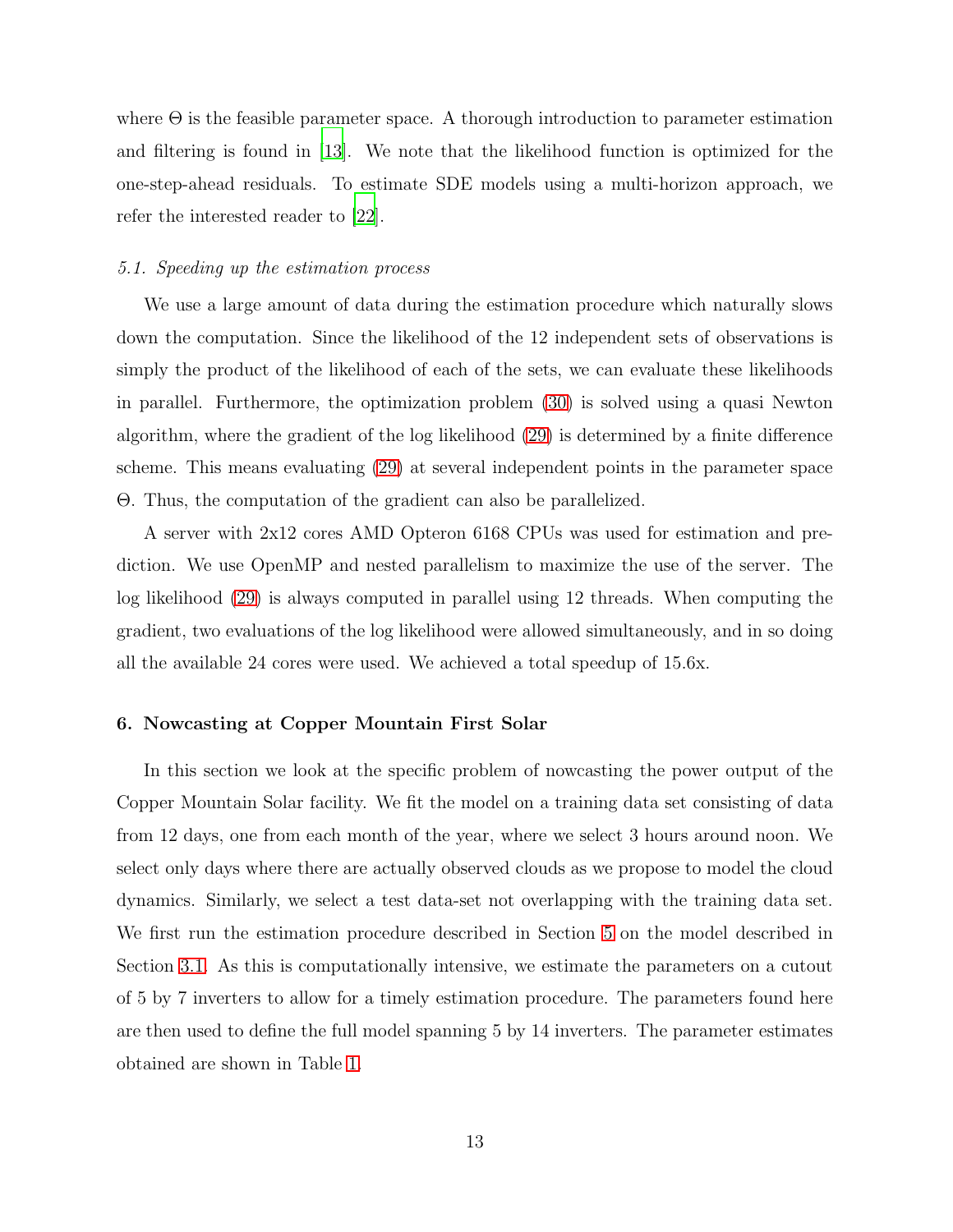|  | $0.0631$ $0.703$ $0.00865$ $10^{-10}$ |  |
|--|---------------------------------------|--|

<span id="page-13-0"></span>Table 1: Parameter estimates for the proposed model

Figure [3](#page-14-0) displays the actual power output of the inverters along with the predicted power for different horizons. It can be observed that we manage to track cloud movement through the system as regions with lower power output. However, for longer horizons the predicted power may vary to a large degree from the observed power. This can be explained by several facts: first, that the clouds that caused the drop in power were not observed by the upwind inverters at the time when the forecast was issued. Second, there might be some smaller errors in the estimation of the cloud speed vector. These errors compound to produce larger errors for larger lead times. Third, looking at the observations in the left panels, it seems that the actual structure of the cloud actually changes over time. This may, in part, be due to the spatial resolution of the observations and, in part, due to real changes of the cloud structure.

In Figure [4](#page-15-0) the normalized total power output of the solar field is shown together with predictions issued for different lead times. We see that for 5- and 20-second horizons the model seems to be successful at predicting the output power. For longer horizons we can observe a "lagging" behavior. This is caused by the fact that the clouds causing the power drop (or increase) had not yet begun to enter into the system (leave the system) and therefore, to be detected. As a result, their future effects are not anticipated by the forecasts. Furthermore, the predictions become less smooth as we predict for longer lead times. This is caused by the predictions for total power being based on fewer actual observations, since the influence of many inverters is propagated out of the system. There is also an error propagation, where small errors accumulate over time.

Second, we compare the model proposed in this paper with state-of-the-art models for spatio-temporal solar power forecasting. We compare the different models on several horizons to better understand the specific characteristics of each . The benchmarks include a cloud speed persistence model (as defined in [\[18\]](#page-21-3)), which propagates the power production along the cloud speed vector. Another benchmark is the ramp speed persistence model (also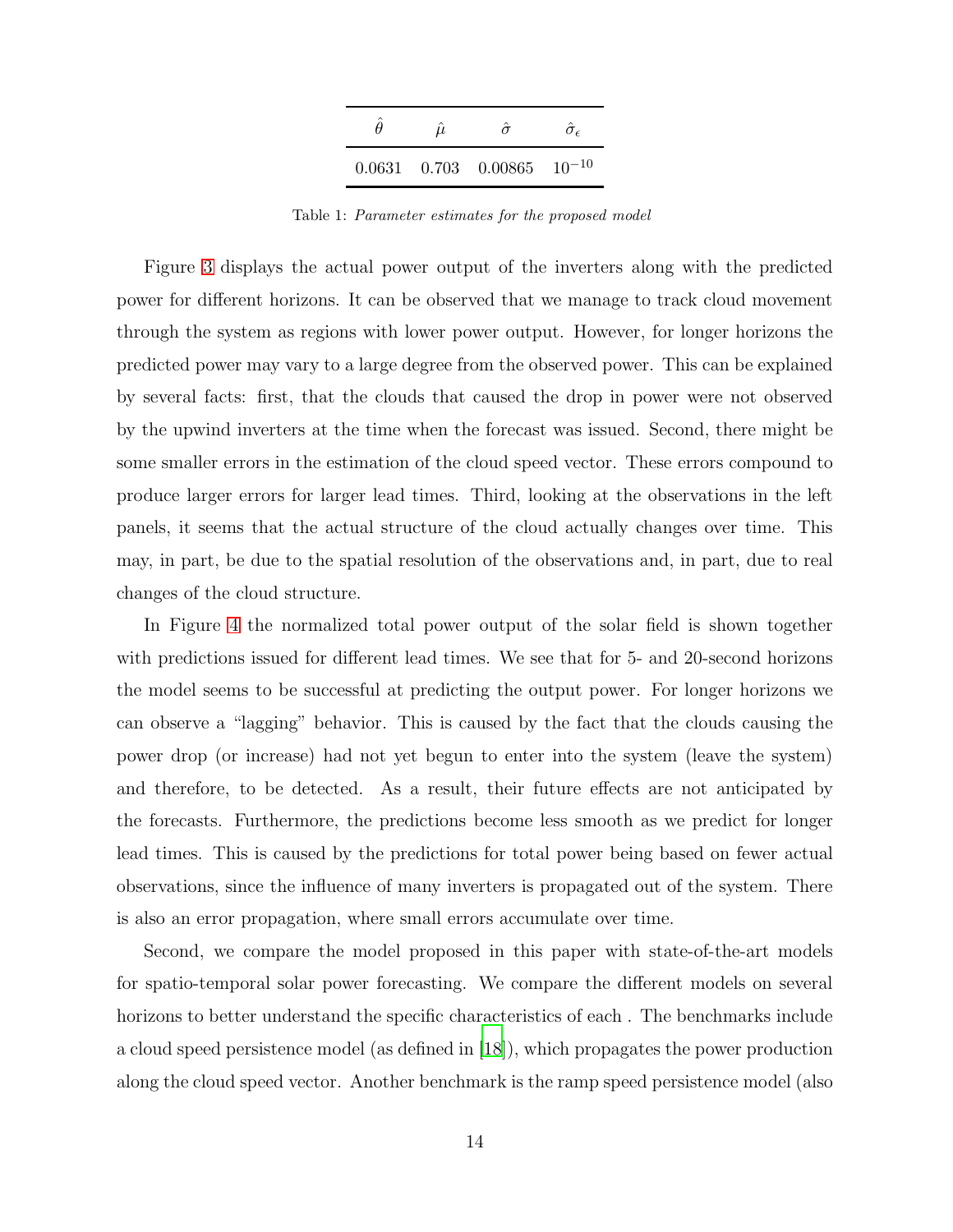

<span id="page-14-0"></span>Figure 3: The observed power generation (left) and the predicted power generation (right) from 0 to 60 seconds in 10 second increments. The x-axis corresponds to the East-West axis and the y-axis corresponds to the North-South axis.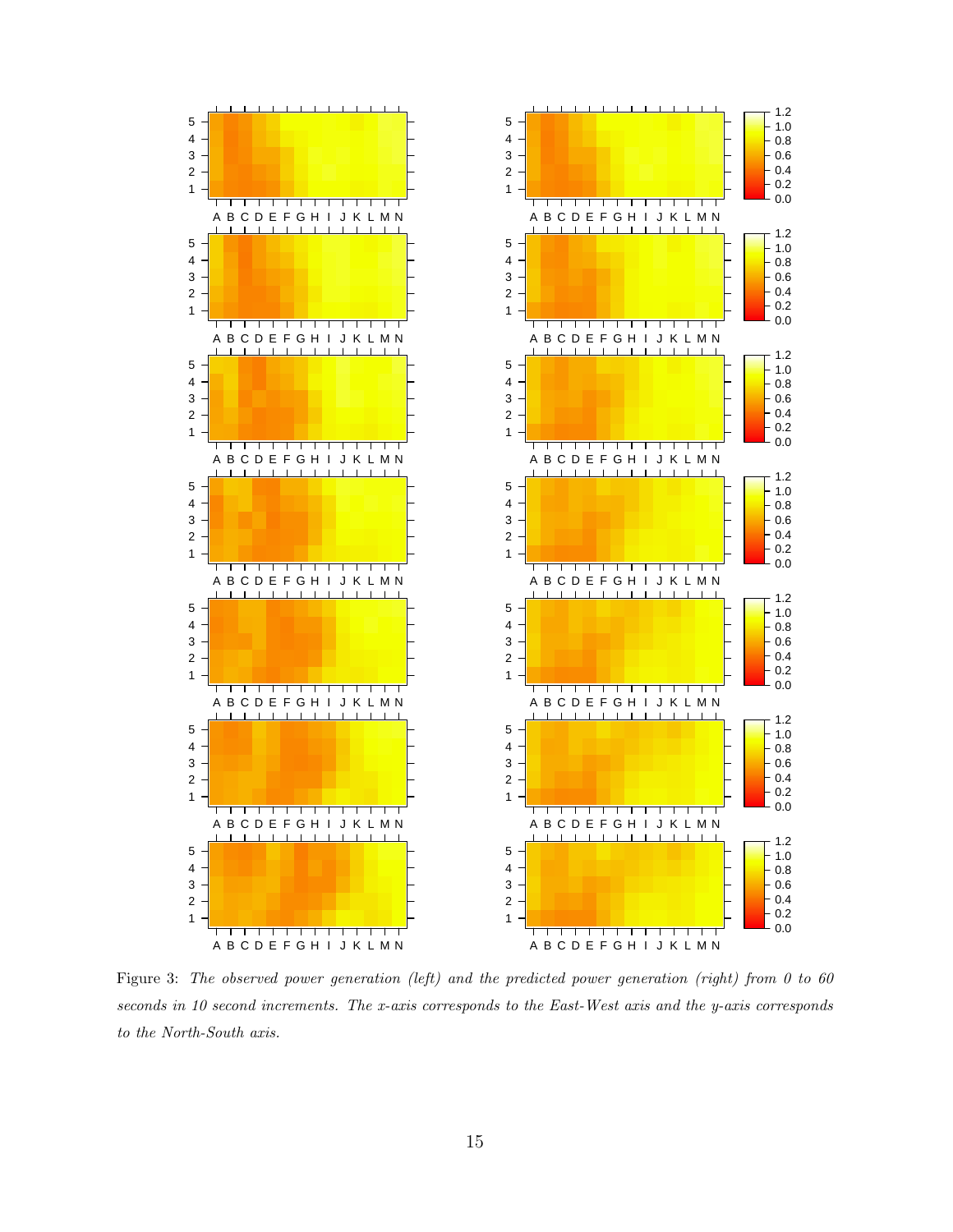

<span id="page-15-0"></span>Figure 4: The observed normalized total power in black, along with the (from top to bottom) 5, 20, 60 and 120 sec ahead forecasts from the model in blue and the persistence forecast in red. The x-axis is time in hours, minutes and seconds, the y-axis is normalized power.

in [\[18\]](#page-21-3)), where the change in power is assumed to stay constant for the near-term future. A third benchmark is an auto-regressive model defined as:

$$
Y_k = \psi_0 + \sum_{i=1}^p \psi_i Y_{k-i} + \epsilon_k, \quad \text{where } \epsilon_k \sim \mathcal{N}(0, \sigma^2), \tag{31}
$$

 $\psi_i$  are the auto-regressive parameters of the model and p defines the number of lags included.

In Table [2](#page-16-0) the proposed model is compared with the benchmarks in terms of skill scores against the persistence benchmark for the root mean squared error (RMSE) and the mean absolute error (MAE) of total power production. The persistence is the lagged value of the observations, here the lag is given as the forecast horizon. This skill score is computed as:

$$
SS = 1 - \frac{S_{\text{forecast}}}{S_{\text{ref}}},\tag{32}
$$

where SS is the skill score for the forecast score,  $S_{\text{forecast}}$ , against the reference score,  $S_{\text{ref}}$ , obtained from the reference model (In this application the reference model is the persistence).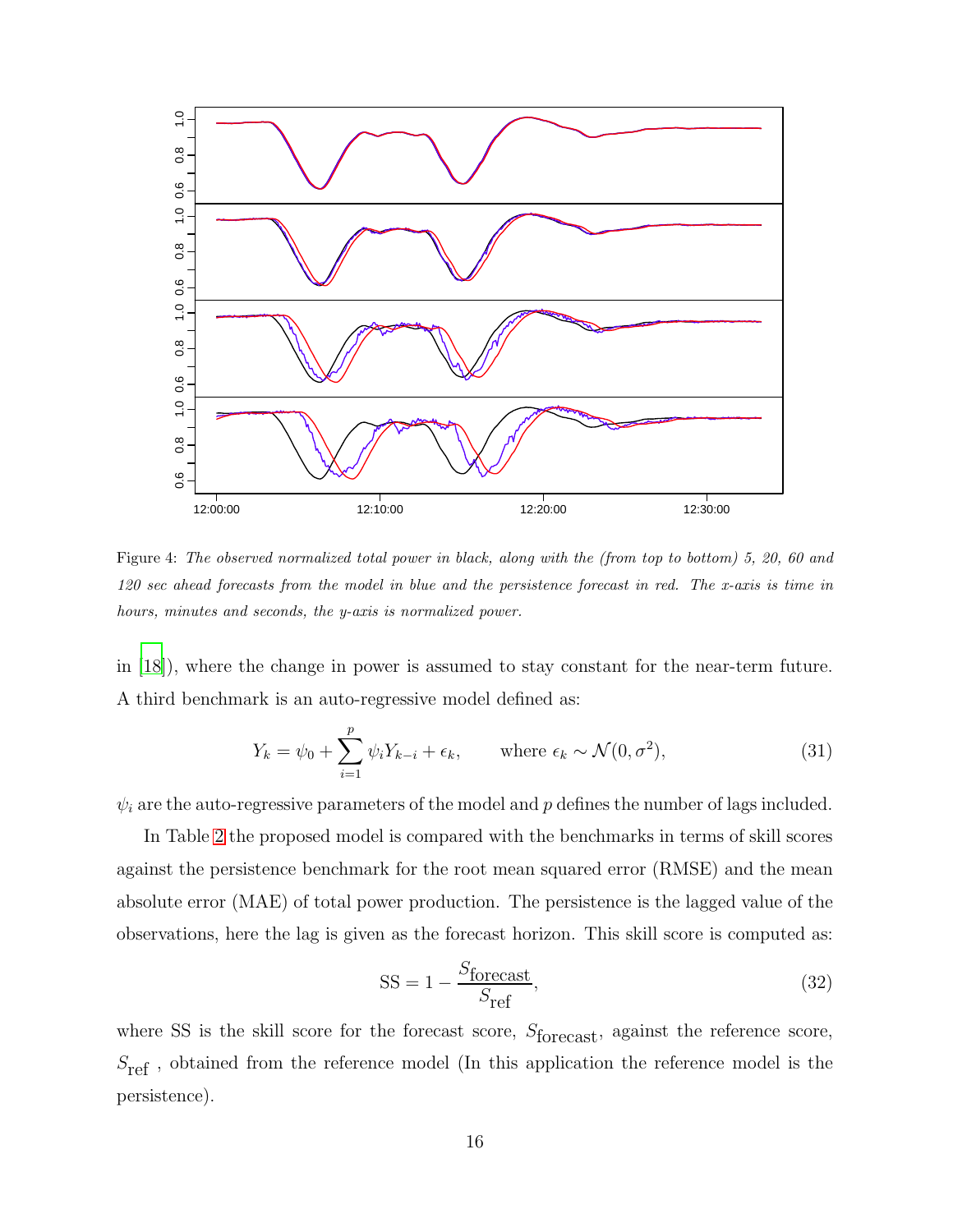For benchmarks that produce predictive densities, we compare in terms of continuous ranked probability score (CRPS) (as defined in [\[9\]](#page-20-11)) to evaluate the probabilistic properties of the predictions.

|                     | Cloud Speed | Ramp Speed  | Auto-      | Model       |
|---------------------|-------------|-------------|------------|-------------|
| Score               | Persistence | Persistence | Regressive | $(12)-(13)$ |
| RMSE <sub>5</sub>   | 0.334       | 0.612       | 0.464      | 0.636       |
| $RMSE_{20}$         | 0.289       | 0.284       | 0.319      | 0.523       |
| $RMSE_{60}$         | 0.168       | $-0.203$    | 0.113      | 0.254       |
| RMSE <sub>120</sub> | 0.062       | $-0.434$    | 0.039      | 0.097       |
| MAE <sub>5</sub>    | 0.258       | 0.597       | 0.431      | 0.612       |
| $MAE_{20}$          | 0.213       | 0.301       | 0.280      | 0.497       |
| MAE <sub>60</sub>   | 0.136       | $-0.145$    | 0.045      | 0.246       |
| $MAE_{120}$         | 0.048       | $-0.396$    | $-0.064$   | 0.096       |
| CRPS <sub>5</sub>   |             |             | 0.00262    | 0.00131     |
| $CRPS_{20}$         |             |             | 0.00982    | 0.00666     |
| $CRPS_{60}$         |             |             | 0.02886    | 0.02455     |
| CRPS <sub>120</sub> |             |             | 0.04883    | 0.04675     |

<span id="page-16-0"></span>Table 2: The MAE skill score, RMSE skill score and CRPS for benchmarks as well as for the proposed model for horizons of 5, 20, 60 and 120 seconds.

In Table [2](#page-16-0) we see that the coupled SDE model  $(12)$ – $(13)$  outperforms all benchmarks on all horizons in terms of all the proposed scores.

The scores in Table [2](#page-16-0) are computed on the basis of total output power. However, as the proposed model also captures the dynamics of each individual inverter, we might well evaluate the predictive performance of the individual inverters. This is done with respect to the RMSE skill score for 20 seconds ahead in Figure [5.](#page-17-0) As this is a skill-score, higher score values are better. As seen in Figure [5](#page-17-0) the inverters that perform the poorest are located on the southern and western limits of the solar plant. Investigating this phenomenon we find that prevailing winds are south-westerly. We would expect the up-wind inverters to perform worse compared to down wind inverters due to the influx of clouds. Thus the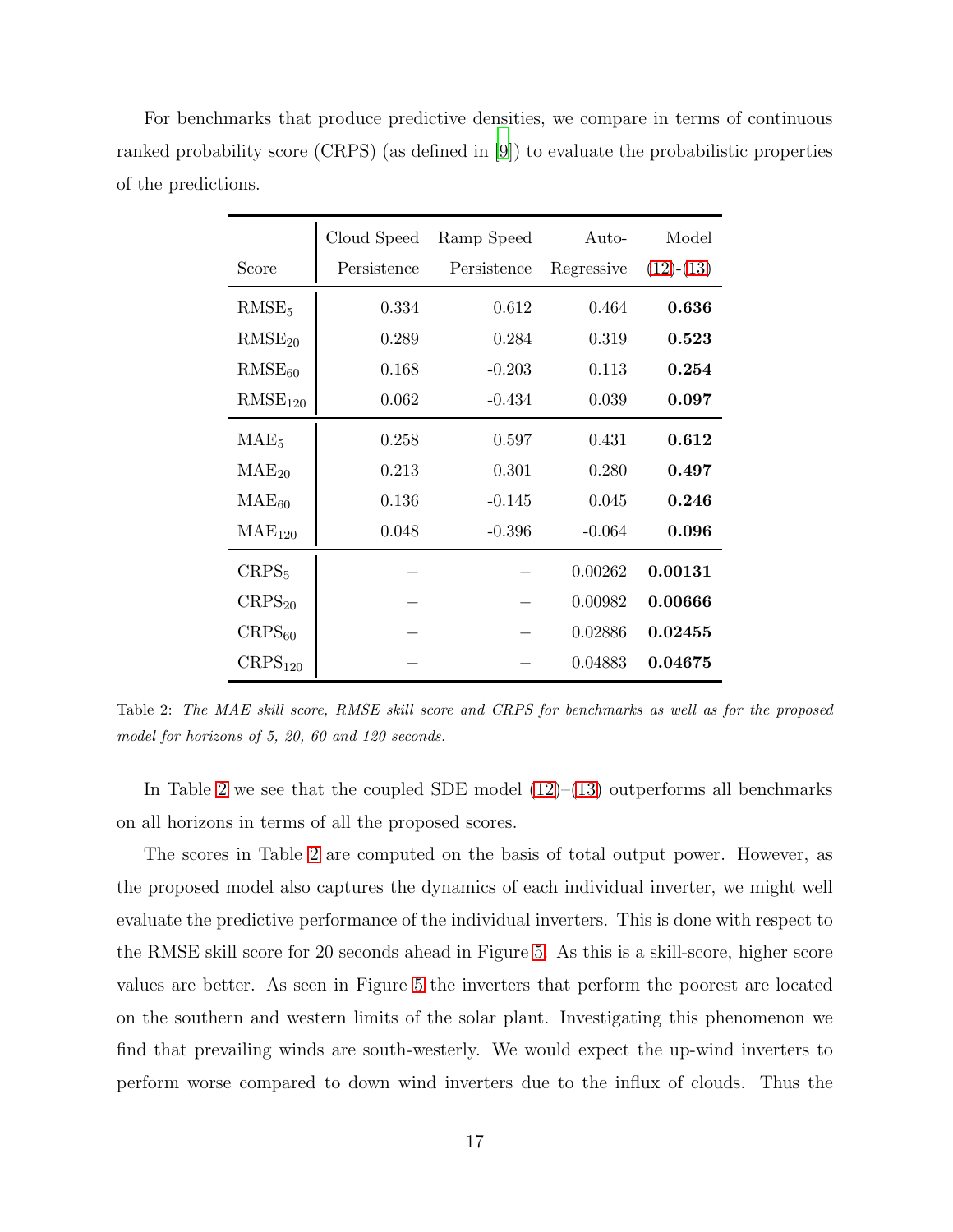

<span id="page-17-0"></span>Figure 5: The RMSE skill score for 20 seconds ahead forecasts computed for individual inverters.



findings from our model are in accordance with what would be expected.

<span id="page-17-1"></span>Figure 6: The CRPS for 20 seconds ahead forecasts computed for individual inverters. The x-axis corresponds to the East-West axis and the y-axis corresponds to the North-South axis.

Figure [6](#page-17-1) is analogous to Figure [5](#page-17-0) but in terms of the CRPS. As opposed to Figure [5,](#page-17-0) lower CRPS values are better. Again we see the better performance in the interior of the solar power plant.

The proposed spatio-temporal model outperforms persistence as well as all the proposed state-of-the-art benchmarks. A spatial understanding of the dynamics not only allows for spatio-temporal predictions, but also allows us to better predict the aggregate power production. Furthermore, we note that the performance of the benchmarks that are used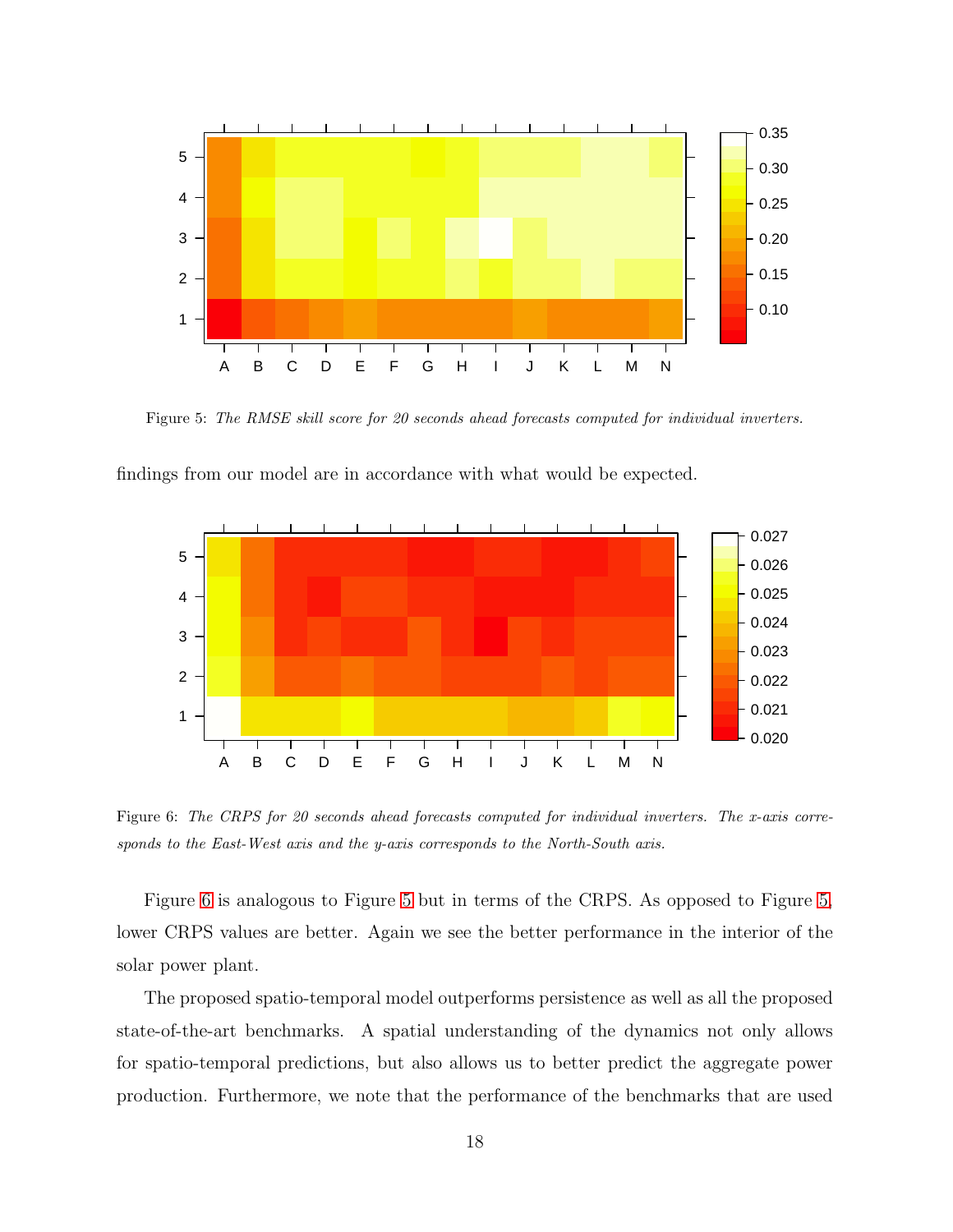here is similar to the performance of the benchmarks found in [\[18](#page-21-3)]. It is crucial to stress the importance of the inputs into the model being the cloud speed vector obtained through the approach in [\[5\]](#page-20-5). This cloud speed vector has crucial importance for the correct propagation of the irradiance field. As mentioned in [\[5\]](#page-20-5), estimating the correct cloud speed vector is not a simple task. This is, in part, due to the granularity of the spatial observations and, in part, due to the deformation of the clouds. Even small errors in the cloud speed vector lead to serious errors when the forecast horizon is increased. In [\[5](#page-20-5)] it is also clearly stated that there is a large degree of uncertainty related to this clouds speed vector.

#### <span id="page-18-0"></span>7. Concluding Remarks

Spatio-temporal problems arise in many fields ranging from physics to ecology. The processes that drive these systems can be quite complicated. However, there are often scientific theories that explain the local behavior of the system, e.g., mass and energy balances or the migration of animals. Although, generally, traditional statistical methods are not well-suited to model such processes, the modeling framework that we propose in this paper, based on coupled stochastic differential equations, proves to perform satisfactorily. Coupled stochastic differential equations have the capacity to capture dynamics where the structure of the governing stochastic partial differential equation is not well known and they can be used to identify a possible candidate, as we showed here. Furthermore, this approach bridges the gap between spatio-temporal models that are driven by physics and those which are driven by data. A key feature is that the model framework reduces the parameter dimension of the spatio-temporal problem and thereby facilitates parameter estimation and efficient computation. In this paper the methodology for building spatiotemporal models is applied to forecasting solar power generation at a solar power facility.

The spatio-temporal forecast model proposed in this paper outperforms state-of-theart benchmarks on all horizons while also being able to provide scenarios, covariances and predictive densities. Understanding the spatial dynamics not only allows for spatiotemporal predictions but also allows us to produce higher quality predictions for aggregate power production. The model generates predictions swiftly and as such, could be run online. Thus, we produce a methodology for predicting large ramp events 30-60 seconds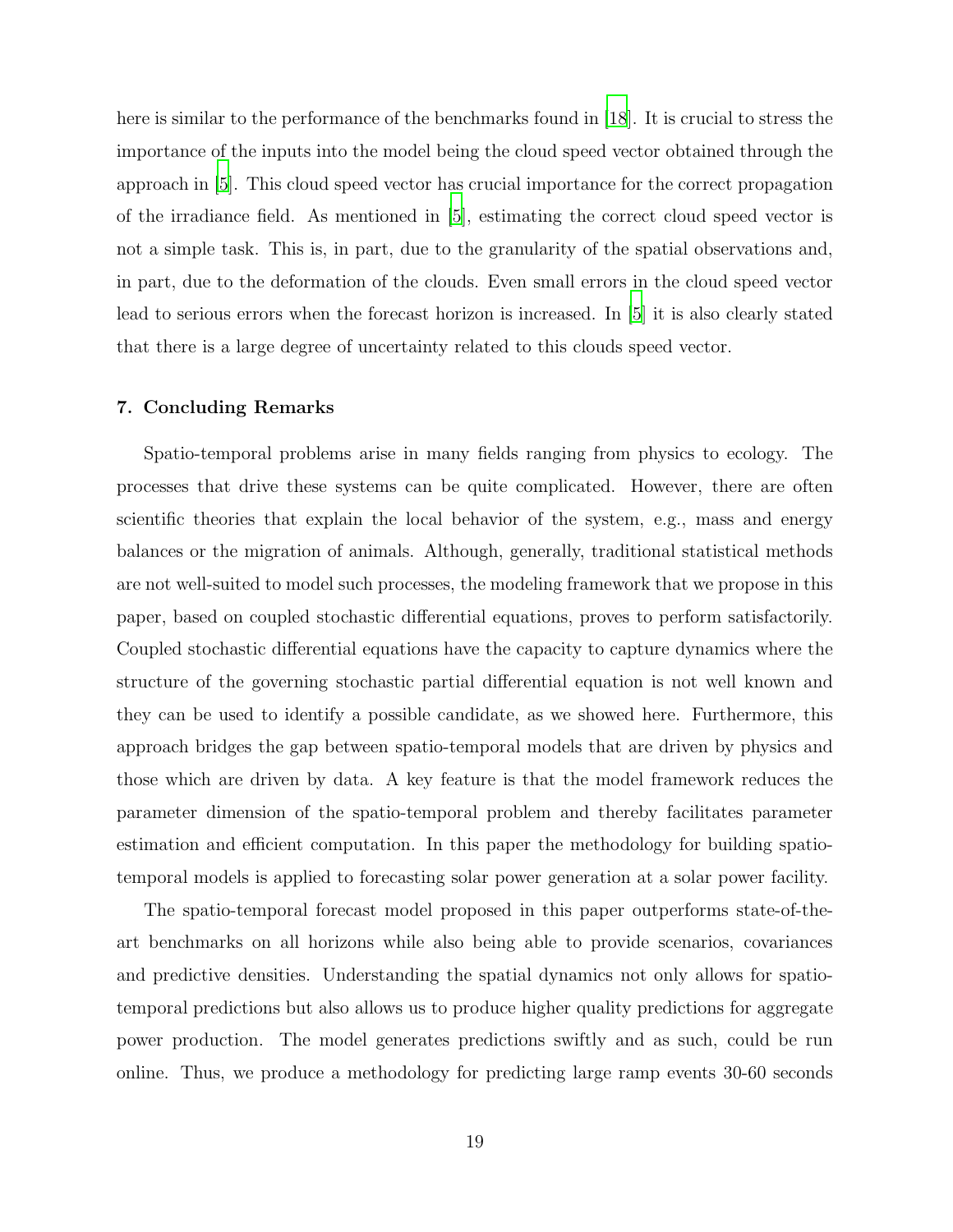ahead in time (depending on cloud speed and direction) providing forecast users with an early warning to scramble alternative power generation.

The application to solar power forecasting that we introduce in this paper assumes the same local dynamics for every location. This is not, however, a requirement. Distinct inputs could be present for each specific location, distinguishing the dynamics at different grid points. Also, if this framework were to be applied to forecast power generation from distributed solar power in large urban areas, the grid would change and there may be distinct features in space to consider. A clear conclusion from the results shown in Figure [6](#page-17-1) is that the model could be extended to have irradiance sensors away from the solar power facility in order to increase forecast performance and to extend the forecast horizon.

The spatio-temporal model considered in this paper is of a particularly simple structure, with regular grid spacing in all spatial dimensions. Nonetheless, this is not a prerequisite for applying a similar model to a non-regular grid and as such, more research efforts can be dedicated at adapting this approach to irregular grids. Future work could also include using the sparse structure of the coupled stochastic differential equations to further reduce computational time. This sparsity is caused by the very nature of the approach, where only locations that are adjacent to each other interact.

# Acknowledgments

DSF (Det Strategiske Forskningsråd) is to be acknowledged for partly funding the work of Emil B. Iversen, Juan M. Morales and Henrik Madsen through the Ensymora project (no. 10-093904/DSF). Furthermore, Juan M. Morales and Henrik Madsen are partly funded by the Research Centre CITIES (no. 1035-00027B), which is also supported by DSF (Det Strategiske Forskningsråd). The work was completed as part of a research stay at the University of California, San Diego, made by Emil B. Iversen.

# References

# References

<span id="page-19-0"></span>[1] Adomian, G. (1988). Nonlinear Stochastic Systems Theory and Application to Physics, volume 46. Springer.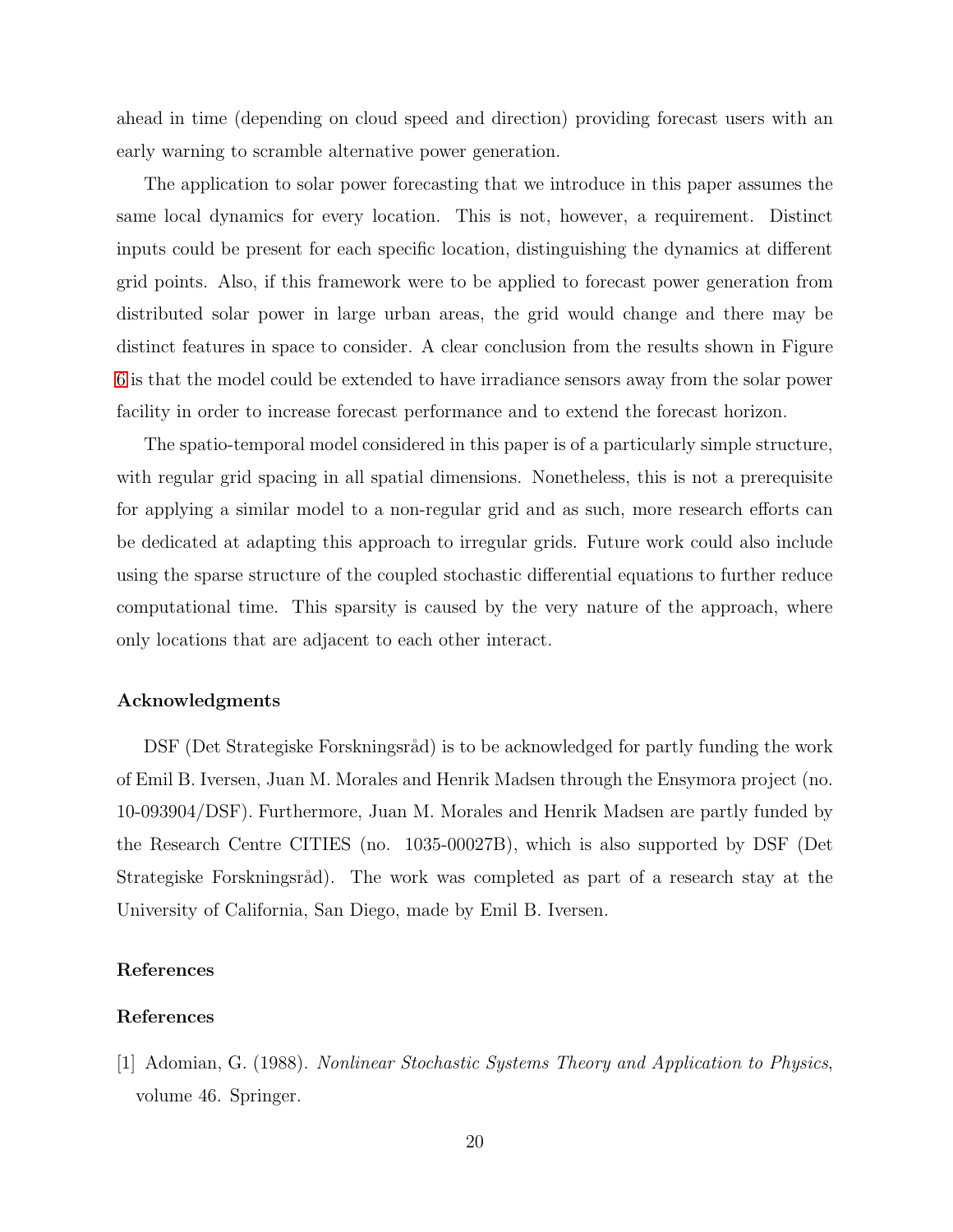- <span id="page-20-6"></span>[2] Allen, E. J. (2008). Derivation of stochastic partial differential equations. Stochastic Analysis and Applications, 26(2):357–378.
- <span id="page-20-2"></span>[3] Aström, K. J. and Bell, R. D. (2000). Drum-boiler dynamics. Automatica,  $36(3):363-$ 378.
- <span id="page-20-4"></span>[4] Björk, T. (2009). Arbitrage Theory in Continuous Time. Oxford Finance Series. OUP Oxford.
- <span id="page-20-5"></span>[5] Bosch, J. and Kleissl, J. (2013). Cloud motion vectors from a network of ground sensors in a solar power plant. Solar Energy, 95:13–20.
- <span id="page-20-0"></span>[6] Bowman, F. D. (2007). Spatiotemporal models for region of interest analyses of functional neuroimaging data. Journal of the American Statistical Association, 102(478):442– 453.
- <span id="page-20-9"></span>[7] Box, G. E. and Cox, D. R. (1964). An analysis of transformations. Journal of the Royal Statistical Society. Series B (Methodological), pages 211–252.
- <span id="page-20-1"></span>[8] Cressie, N. and Wikle, C. K. (2011). Statistics for spatio-temporal data. John Wiley & Sons.
- <span id="page-20-11"></span>[9] Gneiting, T. and Raftery, A. (2007). Strictly proper scoring rules, prediction, and estimation. Journal of the American Statistical Association, 102(477):359–378.
- <span id="page-20-7"></span>[10] Hairer, M. (2009). An introduction to stochastic PDEs.  $arXiv$  preprint arXiv:0907.4178.
- <span id="page-20-3"></span>[11] Huang, X. and Garcia, M. H. (1998). A Herschel–Bulkley model for mud flow down a slope. Journal of fluid mechanics, 374:305–333.
- <span id="page-20-8"></span>[12] Iversen, E. B., Morales, J. M., Møller, J. K., and Madsen, H. (2014). Probabilistic Forecasts of Solar Irradiance by Stochastic Differential Equations. Environmetrics,  $25(3):152-164.$
- <span id="page-20-10"></span>[13] Jazwinski, A. H. (2007). Stochastic Processes and Filtering Theory. Courier Dover Publications.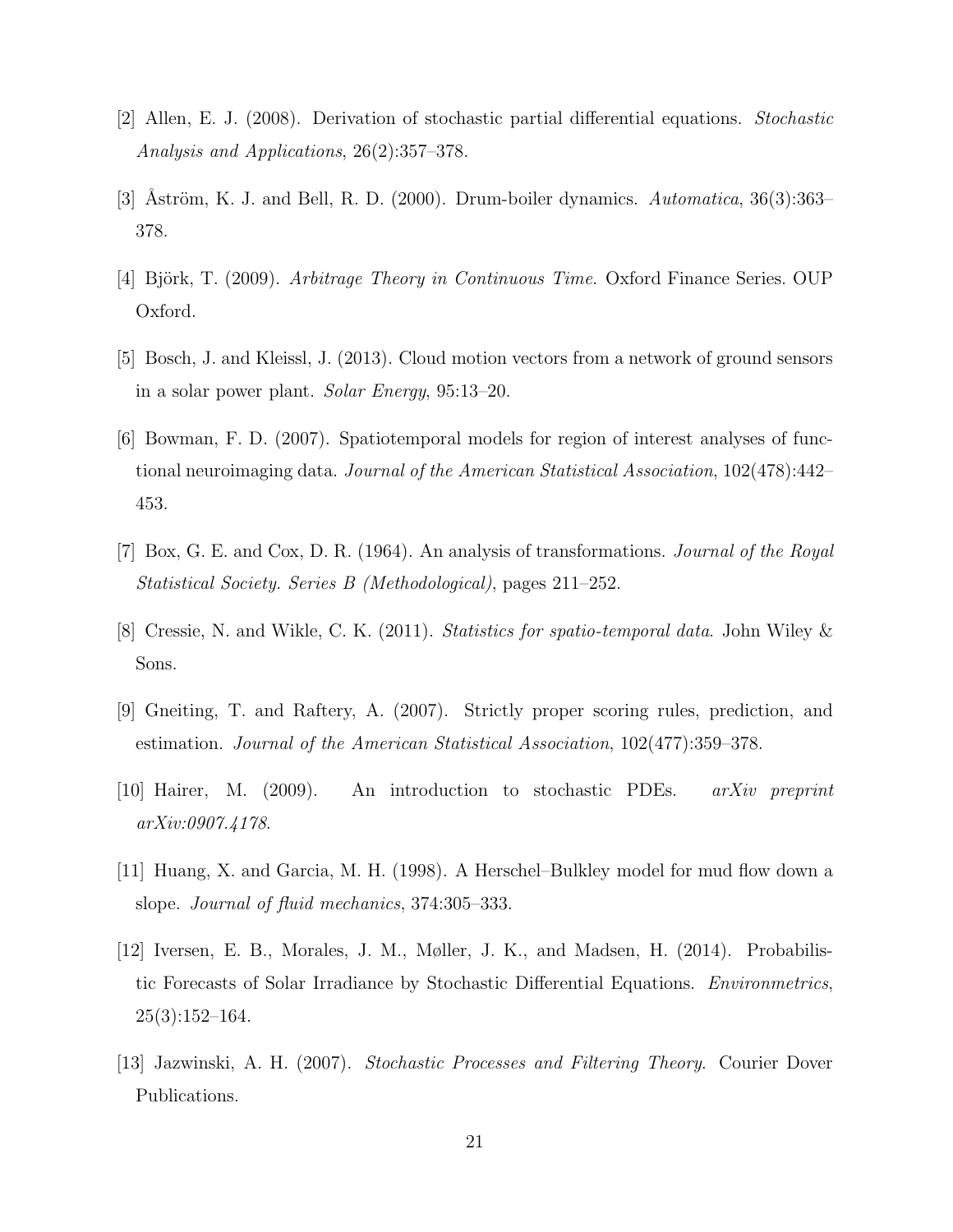- <span id="page-21-6"></span>[14] Johnson, C. (2012). Numerical solution of partial differential equations by the finite element method. Courier Dover Publications.
- <span id="page-21-7"></span>[15] Juhl, R., Kristensen, N. R., Bacher, P., Kloppenborg, J., and Madsen, H. (2013). CTSM-R user guide. Technical University of Denmark. Available at *[http: // ctsm. info/ pdfs/ userguide. pdf](http://ctsm.info/pdfs/userguide.pdf)* .
- <span id="page-21-1"></span>[16] Lazer, D., Pentland, A. S., Adamic, L., Aral, S., Barabasi, A. L., Brewer, D., Christakis, N., Contractor, N., Fowler, J., Gutmann, M., et al. (2009). Life in the network: The coming age of computational social science. Science, 323(5915):721.
- <span id="page-21-2"></span>[17] Lemos, R. T. and Sansó, B. (2009). A spatio-temporal model for mean, anomaly, and trend fields of North Atlantic sea surface temperature. Journal of the American Statistical Association, 104(485):5–18.
- <span id="page-21-3"></span>[18] Lipperheide, M., Bosch, J., and Kleissl, J. (2015). Embedded nowcasting method using cloud speed persistence for a photovoltaic power plant. Solar Energy, 112:232–238.
- <span id="page-21-5"></span>[19] Mikosch, T. (1998). Elementary Stochastic Calculus: With Finance in View, volume 6. World Scientific.
- <span id="page-21-0"></span>[20] Möller, A., Lenkoski, A., and Thorarinsdottir, T. L. (2013). Multivariate probabilistic forecasting using ensemble Bayesian model averaging and copulas. Quarterly Journal of the Royal Meteorological Society, 139(673):982–991.
- <span id="page-21-8"></span>[21] Møller, J. and Madsen, H. (2010). From state dependent diffusion to constant diffusion in stochastic differential equations by the Lamperti transform. Technical report, Technical University of Denmark.
- <span id="page-21-9"></span>[22] Møller, J., Pinson, P., and Madsen, H. (2013). Probabilistic forecasts of wind power generation by stochastic differential equation models. Technical report, Technical University of Denmark.
- <span id="page-21-4"></span>[23] Morales, J. M., Conejo, A. J., Madsen, H., Pinson, P., and Zugno, M. (2014). Integrating Renewables in Electricity Markets – Operational Problems, volume 205 of International Series in Operations Research & Management Science. Springer, New York.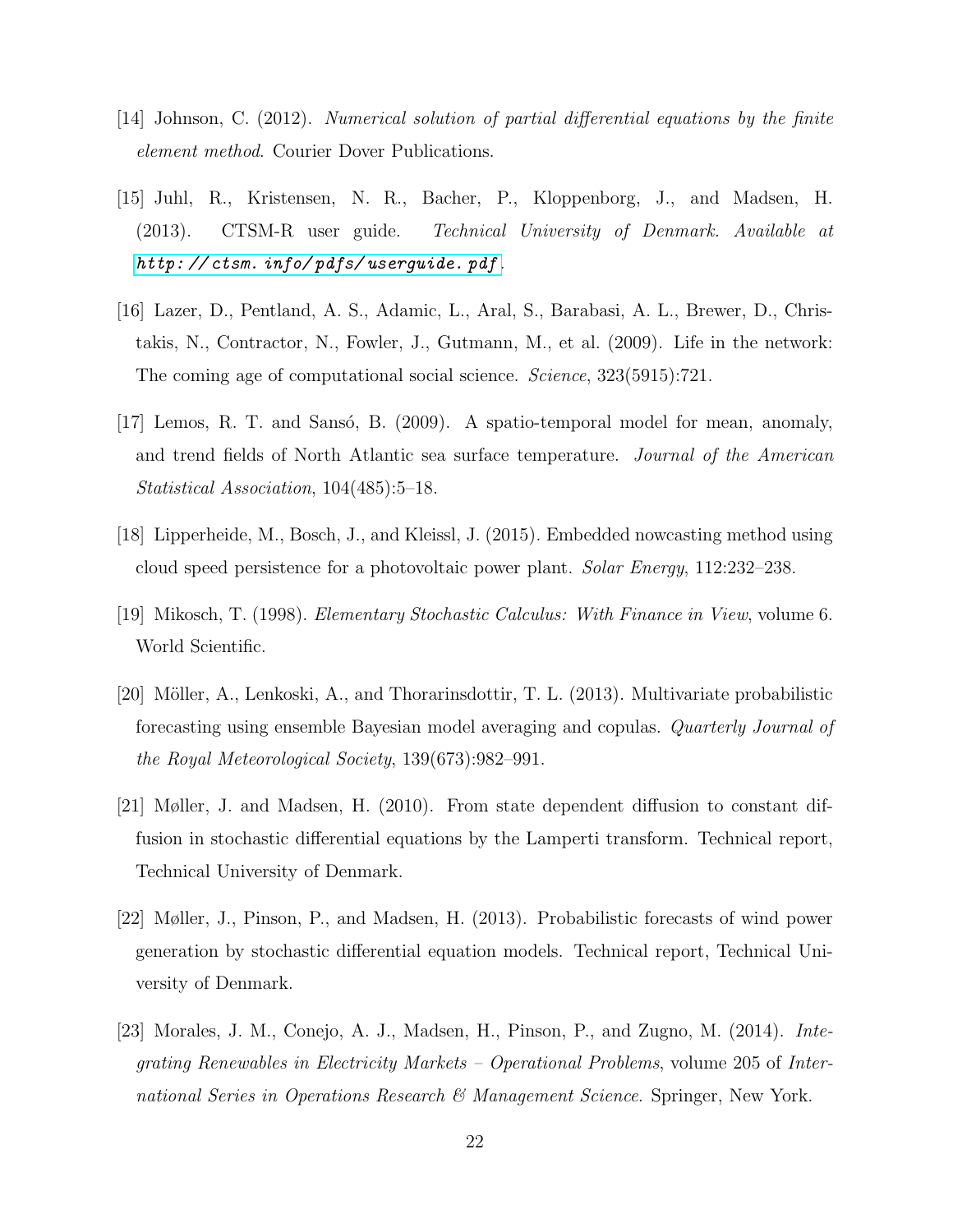- <span id="page-22-7"></span>[24] Øksendal, B. (2010). Stochastic Differential Equations: An Introduction with Applications. Universitext (1979). Springer.
- <span id="page-22-5"></span>[25] Pinson, P. et al. (2013). Wind energy: Forecasting challenges for its operational management. Statistical Science, 28(4):564–585.
- <span id="page-22-10"></span>[26] R Core Team (2014). R: A Language and Environment for Statistical Computing. R Foundation for Statistical Computing, Vienna, Austria.
- <span id="page-22-2"></span>[27] Richardson, S., Bottolo, L., and Rosenthal, J. S. (2010). Bayesian models for sparse regression analysis of high dimensional data. Bayesian Statistics, 9:539–569.
- <span id="page-22-9"></span>[28] Robert, C. P. and Casella, G. (2004). Monte Carlo statistical methods, volume 319. Citeseer.
- <span id="page-22-1"></span>[29] Robertson, C., Nelson, T. A., MacNab, Y. C., and Lawson, A. B. (2010). Review of methods for space–time disease surveillance. Spatial and Spatio-temporal Epidemiology,  $1(2):105-116.$
- <span id="page-22-0"></span>[30] Sigrist, F., K¨unsch, H. R., and Stahel, W. A. (2014). Stochastic partial differential equation based modelling of large space–time data sets. Journal of the Royal Statistical Society: Series B (Statistical Methodology).
- <span id="page-22-8"></span>[31] Smith, G. D. (1965). Numerical solution of partial differential equations.
- <span id="page-22-4"></span>[32] Tastu, J., Pinson, P., and Madsen, H. (2013). Space-time scenarios of wind power generation produced using a Gaussian copula with parametrized precision matrix. Technical report, Technical University of Denmark.
- <span id="page-22-3"></span>[33] Uppala, S. M., Kållberg, P., Simmons, A., Andrae, U., Bechtold, V., Fiorino, M., Gibson, J., Haseler, J., Hernandez, A., Kelly, G., et al. (2005). The ERA-40 re-analysis. Quarterly Journal of the Royal Meteorological Society, 131(612):2961–3012.
- <span id="page-22-6"></span>[34] Van Kampen, N. G. (1992). Stochastic Processes in Physics and Chemistry, volume 1. Access Online via Elsevier.